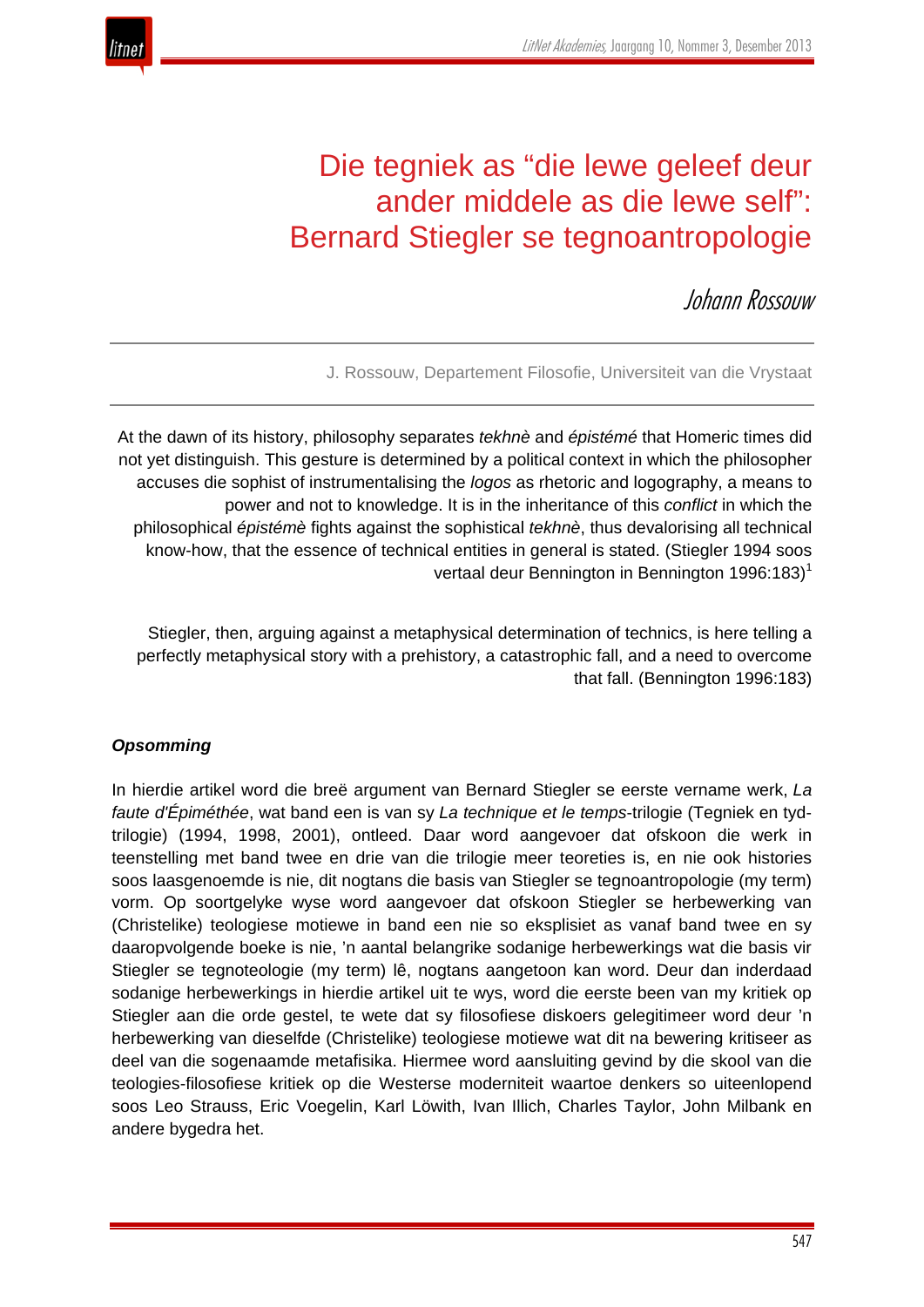

**Trefwoorde:** Bernard Stiegler; tegnoantropologie; Martin Heidegger; André Leroi-Gourhan; Bertrand Gilles; Gilbert Simondon; tegnoteologie; Westerse moderniteit; moderniteit; teologies-filosofiese kritiek

# *Abstract*

# **Technics as "the pursuit of life through means other than life": Stiegler's technoanthropology**

In this article the broad argument of Bernard Stiegler's first important work, *La faute d'Épiméthée* (translated into English as *The fault of Epimetheus*), volume one of his *La technique et le temps* (*Technics and Time*) trilogy (1994, 1998, 2001), is analysed. It is argued that although the work, in contradistinction to volume two and three of the trilogy, is more theoretical and also not as historical as the latter, it nevertheless forms the basis of Stiegler's techno-anthropology (my term). In similar fashion it is argued that although Stiegler's reworking of (Christian) theological motifs in volume one is not as explicit as from volume two and his later books onward, a number of such important reworkings that laid the foundations for Stiegler's techno-theology (my term), can nevertheless be indicated. By then pointing out such reworkings in this article, I introduce the first leg of my critique of Stiegler, that is, that his philosophical discourse is legitimated through a reworking of the same (Christian) theological motifs that it allegedly criticises as part of so-called metaphysics. Thus a connection is made to the school of theological-philosophical critique of Western modernity to which thinkers as diverse as Leo Strauss, Eric Voegelin, Karl Löwith, Ivan Illich, Charles Taylor, John Milbank and others have contributed.

In section 1, Stiegler's broad argument in *Technics and Time*, volume 1, hereafterreferred to as *TT1*, is summed up, before the various elements of the argument are considered in the following sections.

In section 2 his account of the origin of humanity and technics in the light of science is discussed. By drawing on the work of Leroi-Gourhan, Stiegler sets out to restore technics to what he sees as its rightful place, namely central to understanding human history and the emergence of consciousness. He argues that human and tool constitute each other in an evolutionary dynamic, and that toolmaking is central to the development of consciousness, as is demonstrated by perhaps the most powerful of all tools, namely language. This account of the emergence of technics leads to Stiegler's development of one of his most powerful, creative concepts, namely epiphylogenesis, or technics as a form of memory, which is discussed in section 3. *Epiphylogenesis* refers to technics both as memory and as access to the past, and it is what gives the human individual its identity and its world in the phenomenological sense. Epiphylogenesis is Stiegler's conception of technics as the basis of evolutionary cultural memory. Stiegler's hope is that by rethinking technics as cultural memory, hindsight and reflection, we can anticipate and guide the development of technics.

Then, in section 4 and 5, Stiegler's shift from science to myth as the other source of authority for his concept of technics is discussed, with reference to his critique of Rousseau's myth of the origin and to the myths on which Stiegler's account of technics and the human rest respectively. Stiegler criticises Rousseau's thought on the origin of man and technics as an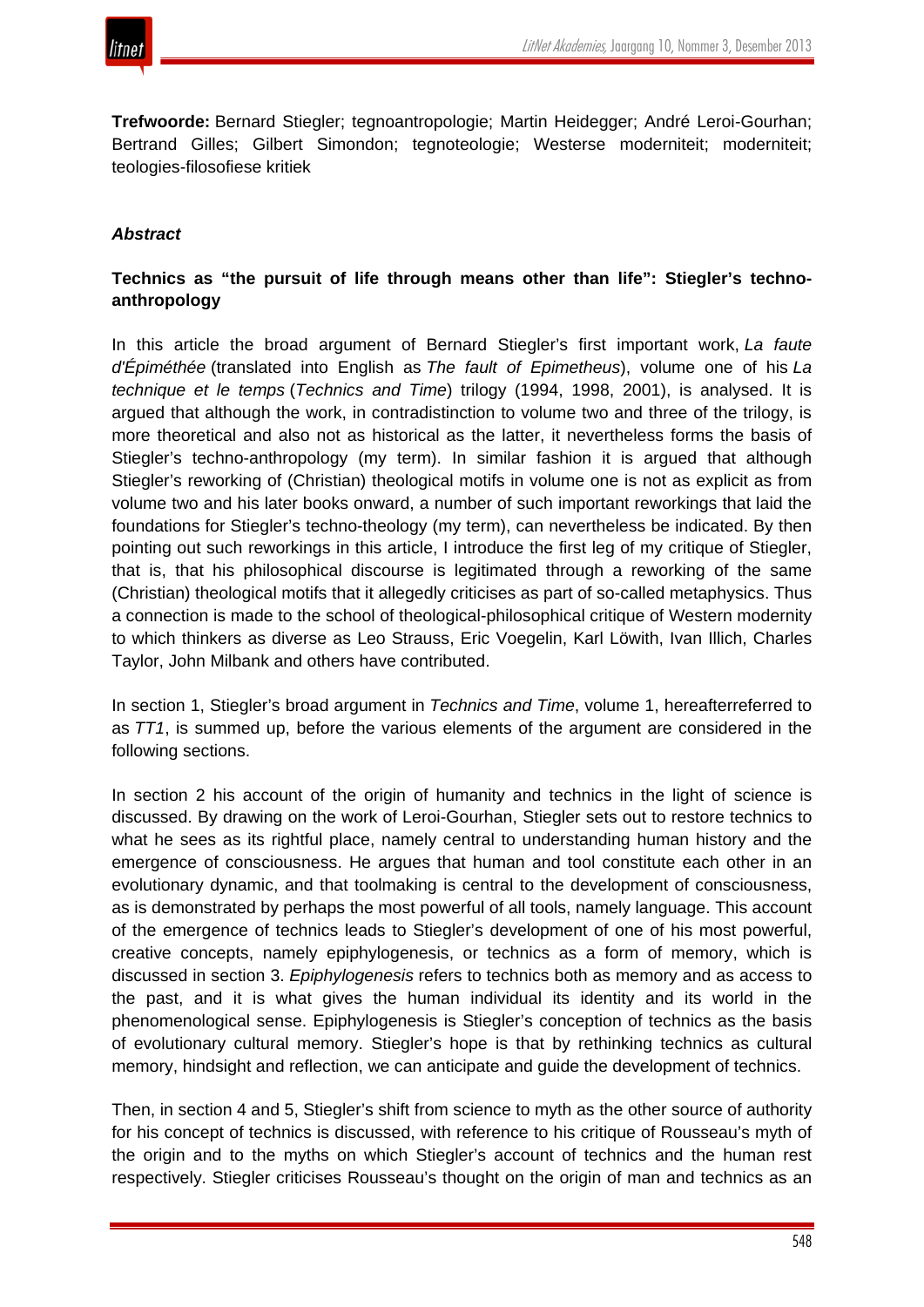

example of a modern anti-technical fallacy that limits our understanding of technics and hence our anticipation of the future of technics and the human. Stiegler's reading of Rousseau not only shows that technics is already present as soon as Rousseau's natural man gains the upright or standing position (*la station debout*) and the hand becomes free to manipulate objects, but that time is also present, since Rousseau's natural man in his will fears, that is, anticipates, which for Stiegler is constitutive of time. Moreover, criticising Rousseau's anthropocentrism is still done in such a way that the Heideggerian being-untodeath is maintained – the relationship between the human and the technical is a "thanatology".

In the second part of his shift from science to myth (section 5), Stiegler introduces his key concept of the default of origin, meaning both the absence of a human origin as singular event, and the innate lack of qualities of the human. It is with technics that the human overcomes this lack of qualities, as is signified in the alleged emergence of language out of the Greek sacrifice commemorating Prometheus's theft of fire, which Stiegler sees as symbolic of technics, and with which he elaborates on his conception of language as part of technics, which we saw in regard to Leroi-Gourhan earlier on. The claim that technics is the basis of human anticipation and time, which Stiegler made earlier on the basis of science, is now repeated with reference to the myth of Zeus sending Pandora with the gift of the *elpis* – anticipation as both hope and fear, which are also evoked by modern technics. Last but not least, Zeus also sends Hermes with the gifts of *dikē* (justice, law) and *aido* (shame, honour, respect), which are intimately related to politics and writing, and which must always be reinterpreted in the tension between anticipation and recollection that is structurally inherent to technics.

Finally, in section 6, his rereading of Heidegger, especially with regard to anticipation and heritage, is considered. Stiegler argues that *Dasein*'s sense of time is never direct, but always technically mediated. Heidegger's anticipation is linked with Prometheus, the bringer of technics to humans, while Heidegger's facticity is linked with Epimetheus, the figure of memory and reflection. Both anticipation and reflection stem from technics. Epiphylogenesis is tradition as mediated by technics. At the same time, the appropriation of the past as the precondition of the anticipation of the future is also epiphylogenetic. A broad definition of writing is introduced as precursor to *Time and Technics* volume 2 (*TT2*), and epiphylogenesis in the form of exact or orthothetic recording technologies is similar to Heidegger's conception of truth as *alētheia*: it discloses as much as it covers up.

**Keywords:** Bernard Stiegler; techno-anthropology; Martin Heidegger, André Leroi-Gourhan; Bertrand Gilles; Gilbert Simondon; techno-theology; Western modernity; modernity; theologico-philosophical critique

# **1. Agtergrond**

In sy eerste vername boek, 1994 se *La Technique et le Temps. 1. La faute d'Épiméthée* (hierna *TT1*; in Engels vertaal as *Technics and Time, 1*. *The fault of Epimetheus*) poog Bernard Stiegler om 'n enkele, sentrale aanspraak te bewys, te wete dat die tegniek (een van die moontlike Afrikaanse vertalings van die Griekse *tekhnè*, afgesien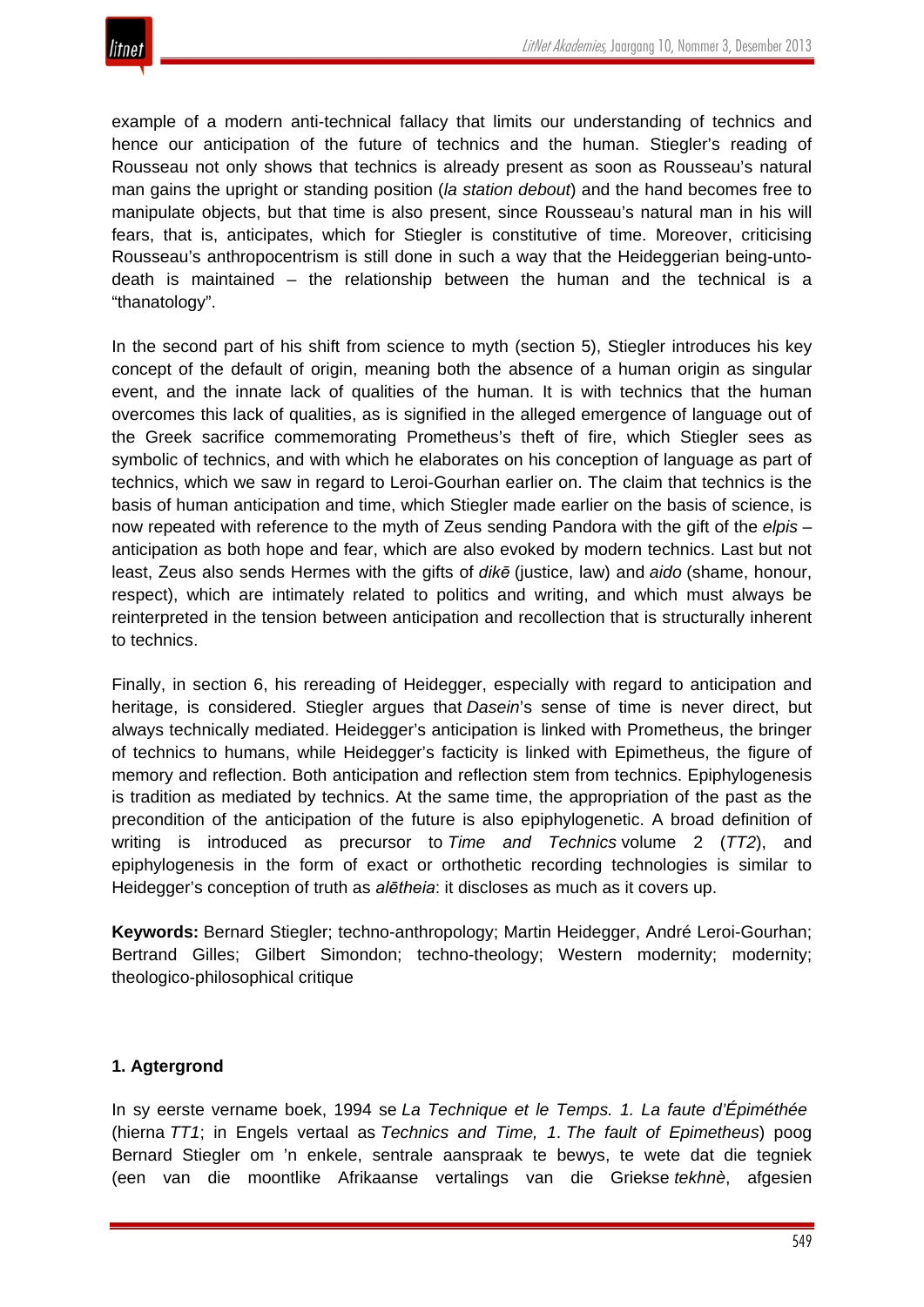

van *kuns* of *vaardigheid*) 'n geheuevorm is wat die mensdom en sy wêreld konstitueer. In die proses lê hy, soos ek in hierdie artikel sal aanvoer, die grondslag vir wat ek sy tegnoteologie noem, dit is, 'n filosofie wat meestal Christelike teologiese motiewe herbewerk ten einde die tegniek te verhef tot die posisie van die bemiddelaar van die menslike lot. In hierdie "volmaak metafisiese verhaal" (Bennington) eindig Stiegler deur juis daardie (Christelike) metafisiese skuiwe waaroor hy so krities is, te herhaal. In Stiegler se tegnoteologie is daar eerstens 'n idille voor die val (Fr. *la chute*; Eng. *the fall*) waar die tegniek en kennis saamgaan. Dan kom die val wanneer die filosofie deur Sokrates en Plato die tegniek en kennis skei waar hulle 'n geveg aanknoop met die Sofiste op grond van hulle beskuldiging dat die Sofiste taal degradeer deur dit as 'n tegniese middel tot 'n doel te gebruik. Anders gestel, volgens Stiegler dryf die Sokratiese en Platoniese filosofie 'n wig tussen die filosofie en die tegniek, wat die Westerse filosofie tot met Martin Heidegger (1889–1976) kenmerk. Stiegler se verlossende gebaar in *TT1* waarmee hy hoop om die tegniek en die filosofie te versoen, is om 'n uitgebreide weergawe van hoe die tegniek en kennis saam by die prehistoriese mensdom verskyn, aan die hand te doen. Dit is sy weergawe van "In die begin was die Woord", buiten dat dit vir hom "In die begin was die tegniek" is. Op grond van hierdie weergawe, wat in wese 'n tegnosentriese weergawe van die menslike oorsprong is, poog Stiegler dan om aan te toon dat die menslike tydservaring deur die tegniek bemiddel word. Anders gestel, vir Stiegler is sowel menswees as die tyd deur en deur tegnies. Dus hoop Stiegler om met sy poging tot 'n filosofiese herstel van die tegniek die "val" van die Homeriese idille wat deur Sokrates en Plato teweeg gebring is, te oorkom, en die band tussen die tegniek en die filosofie te herstel.

Om dit te doen, herlees Stiegler Heidegger om aan te toon dat in teenstelling met 'n siening wat hy aan Heidegger toeskryf – waarvolgens die tegniek *Dasein* se wêreld afsluit – die tegniek altyd ons toegang tot die wêreld bemiddel. Volgens Stiegler se siening is een van die vernaamste hindernisse wat die mensdom vandag verhoed om die uitdagings van die eietydse tegniek die hoof te bied, die oorblyfsel van 'n a- of antitegniese antroposentrisme. In *TT1* mik hy uiteindelik om wat hy beskou as die antroposentrisme in Heidegger wat die potensiaal van Heidegger se denke om by te dra tot 'n tegnofiliese verstaan van menswees – 'n tegnoantropologie (my term) – aan bande lê, uit te skakel. Terwyl Stiegler in sy latere werk minder eksplisiet met Heidegger in gesprek is, en meer gefokus op die eietydse Westerse industriële samelewing, is die grondslag wat hy in *TT1* vir sy projek lê, deurslaggewend ten einde sy latere inskatting van die Westerse moderniteit te verstaan – veral omdat hy die verhouding tussen die tegniek en geheue as die politieke sleuteltema in daardie maatskaplike orde opneem.

Stiegler se herlesing van Heidegger in *TT1* word gedoen deur 'n aantal Heideggeriaanse sleutelkonsepte te herbedink in die lig van die paleoantropologie en die antropologie, die geskiedenis en die filosofie van die tegniek, en die Griekse mitologie. Die betrokke Heideggeriaanse konsepte is hoofsaaklik die tegniek, die tyd, die mens, antisipasie, en faktisiteit (die "alreeds daar", oftewel die menslike erfenis). In die antropologie verwys Stiegler na die Franse paleoantropoloog André Leroi-Gourhan (1911–1986) en na Jean-Jacques Rousseau (1712–1778). In die geskiedenis en die filosofie van die tegniek verwys Stiegler na Bertrand Gille (1920–1980) en Gilbert Simondon (1924–1989). In die Griekse mitologie verwys hy na verskillende weergawes van die mite van die Titaanse tweelingbroers, Prometheus en Epimetheus, asook na die mite van hoe Hermes daartoe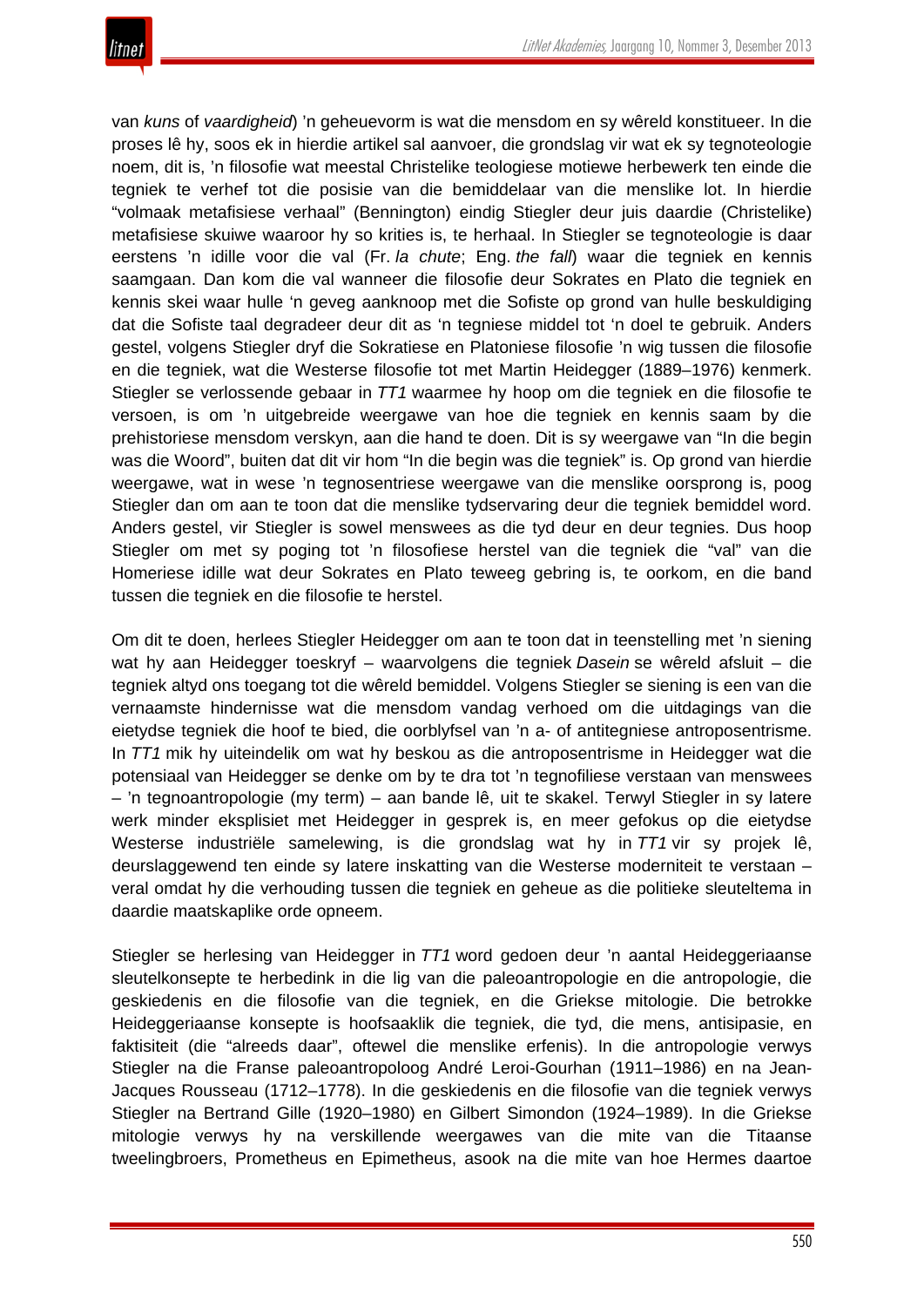

gekom het om die geskenke van *dikē* (geregtigheid, die wet) en *aido* (skande, eer, respek) onder die mense te versprei.

Met hierdie elemente ontwikkel Stiegler in *TT1* sy tegnoantropologie, oftewel 'n opvatting van die menslike en die tegniese as medekonstituente. Stiegler se kritiek van Heidegger is gerig op die bedinking van 'n Heideggeriaanse sleutelvraag, dog met ander konsepte as slegs Heidegger s'n: Hoe kan die mensdom antwoord op die uitdagings wat die moderne tegniek bied? In sy latere boeke stel Stiegler die Westerse moderniteit en dié se lot min of meer gelyk aan die opkoms van die moderne tegniek in die Nywerheidsomwenteling, en neem hy hierdie vraag in die lig van meer eietydse ontwikkelings op. In *TT1* lê hy egter die grondslag vir hierdie latere ontledings deur 'n gedetailleerde histories-filosofiese oorweging van die mens en die tegniek in die prehistoriese tydvak en voor-Sokratiese Griekeland. In die proses span hy 'n aantal teologiese motiewe in, soos die mensdom se oorsprong, die val, (voor)bestemming, bemiddeling en die goddelike – 'n lys wat bly groei in boeke wat ná *TT1* gepubliseer is.

Wat teologiese motiewe in *TT1* betref, fokus ek in hierdie artikel op hoe Stiegler, ofskoon fel krities teenoor wat hy "die metafisika" noem (Stiegler 1998:100–4), nie daarvoor terugdeins om sy eie antropologie en ontologie te bou deur teologiese motiewe in te span en uiteindelik 'n tragiese Griekse teologiese alternatief te kies nie. Dit is, ek sal in hierdie artikel probeer aantoon hoe Stiegler se poging om 'n postmetafisiese filosofie van die tegniek te ontwikkel, tot so 'n mate berus op klassieke metafisiese en Christelike teologiese motiewe en konsepte dat dit in Bennington se woorde wat aan die begin van hierdie hoofstuk aangehaal is, "'n volmaak metafisiese verhaal" word.

Die leser sal vind dat hierdie artikel meer oorsigtelik en minder in kritiese gesprek met die boek onder bespreking is. Die redes hiervoor word hier onder bespreek.

Die meer kritiese lesings van *TT1* tot dusver het geneig om te fokus op aspekte van die boek wat buite my fokus – Bernard Stiegler en die Westerse moderniteit – val, naamlik Stiegler se beweerde verkeerde lesings of ongeldige toe-eienings van Heidegger (Bennington 1996; Colony 2011), Jacques Derrida (Bennington 1996; Roberts 2005) en Simondon (Vaccari 2009). My eie kritiese gesprek met Stiegler wentel rondom twee aspekte wat na my wete slegs onregstreeks of glad nie in die sekondêre literatuur oor Stiegler gedek word nie, naamlik die teologiese motiewe in Stiegler se filosofie, en Stiegler se historiografie, veral sy siening van die Westerse moderniteit en dié se oorspronge.

Terwyl Stiegler se tegnoteologie vanaf *La Technique et le Temps 2. La désorientation* (Stiegler 1996; hierna *TT2*) heel eksplisiet is, is dit in *TT1* nog meer implisiet, sodat my teologiese argument met hom nog nie uitgebreid in hierdie artikel aan die orde gestel kan word nie,<sup>2</sup> ofskoon ek dit in afdelings 4, 5 en 6 opper. Insgelyks tree Stiegler se historiografie eers vanaf *TT2* sterk op die voorgrond, anders as in *TT1*, waar die historiese elemente met die prehistoriese era en die voor-Sokratiese Grieke verband hou.

Terwyl *TT1* Stiegler se filosofie van die tegniek en die mens in noukeurige teoretiese besonderhede uitlê, is dit slegs vanaf *TT2* dat Stiegler met baie groter spoed en dringendheid beweeg soos hy sy aandag toenemend by die hedendaagse wêreld bepaal en die konkrete implikasies van die teorie in *TT1* begin uitwerk. Dit maak dus veral ter wille van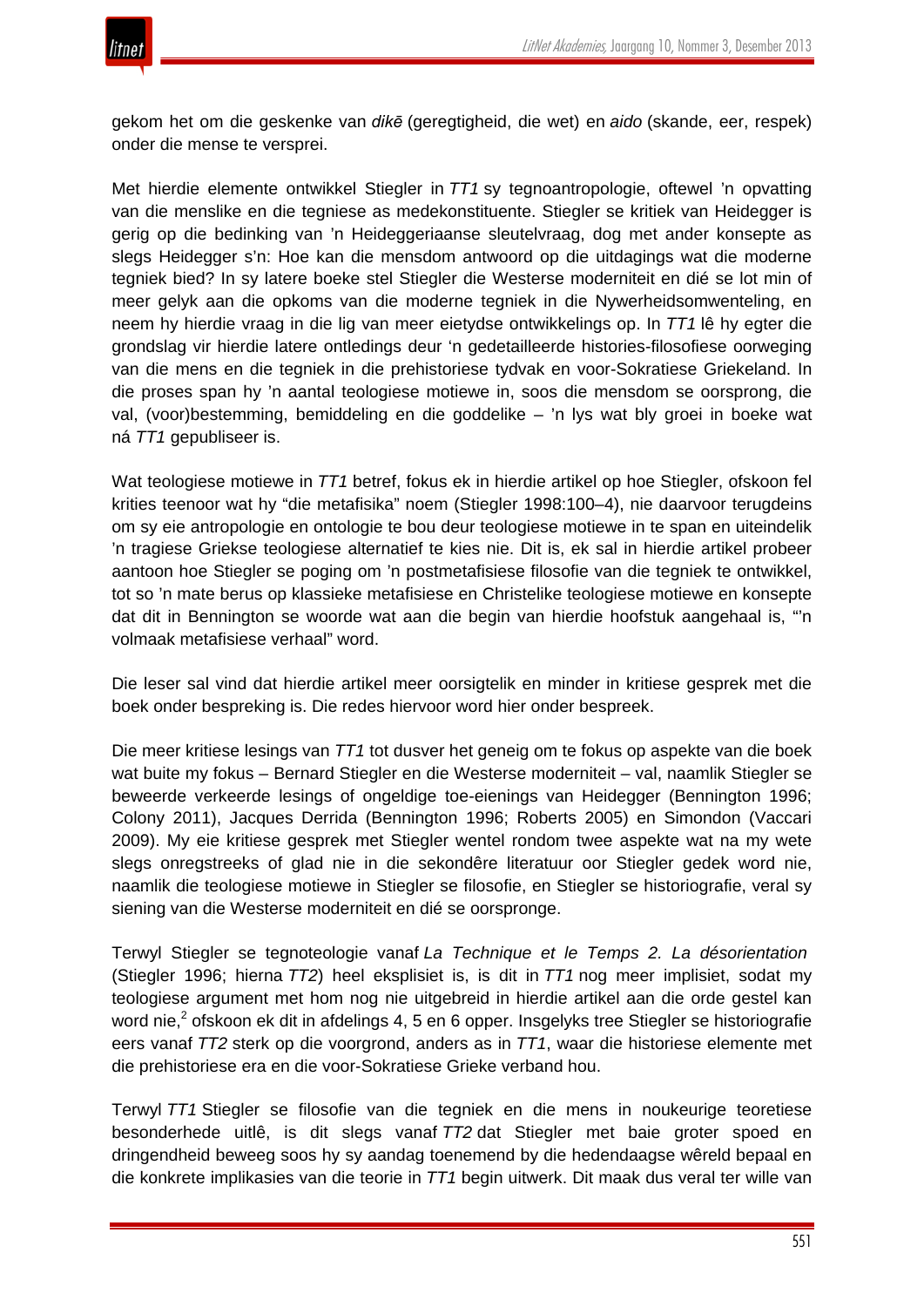

my kritiese gesprek met Stiegler sin om die leser deur die breë argument van *TT1* en sy konstituerende elemente te neem.

In die res van hierdie artikel sal ek soos volg te werk gaan: In afdeling 2 word Stiegler se breë argument in TT1 opgesom, alvorens die verskillende elemente van die argument in die daaropvolgende afdelings oorweeg word. In afdeling 3 word sy siening van die ontstaan van die mens en die tegniek in die lig van die wetenskap bespreek. Hierdie siening van die opkoms van die tegniek lei tot Stiegler se ontwikkeling van een van sy kragtigste, skeppendste konsepte, naamlik epifilogenese, oftewel die tegniek as 'n vorm van geheue, wat in afdeling 4 bespreek word. Vervolgens, in afdelings 5 en 6, word Stiegler se skuif van wetenskap na mite as die ander gesagsbron vir sy konsep van die tegniek bespreek, onderskeidelik met verwysings na sy kritiek van Rousseau se mite van die oorsprong en die mites waarop Stiegler se siening van die tegniek en die mens berus. Laastens, in afdeling 7, word sy herlesing van Heidegger, veral wat betref antisipasie en erfenis, oorweeg.

# **2. Stiegler se breë argument in** *TT1*

Soos hier bo vermeld, sit Stiegler Heidegger in *TT1* met ander middele as Heideggeriaanses voort. Dit word na alle waarskynlikheid reeds aangekondig deur Stiegler se besluit om sy tegnosentriese gesprek met die skrywer van *Syn en tyd*, *Tegniek en tyd* te noem. Terwyl Stiegler ewe geïnteresseerd as Heidegger is in die verstaan van wat die mens, die tegniek en die tyd en hulle verhouding met mekaar is, wend Stiegler hom tot die antropologie, die geskiedenis en die filosofie van die tegniek, en die Griekse mitologie om sy siening te beredeneer. Terwyl Heidegger volgens Stiegler die mens (*Dasein*) vasberade teenoor die tegniek bedink, bedink Stiegler die mens in samehang met die tegniek ten einde te betoog dat die tegniek die mens en dié se tyd konstitueer. Om meer spesifiek te wees, waar Heidegger volgens Stiegler 'n siening van die tegniek as middel tot 'n doel handhaaf, voer Stiegler aan dat die tegniek deur sy medekonstituering van die mens nooit bloot 'n middel tot 'n (menslike) doel kan wees nie. Vir Stiegler het die eietydse tegniek inderwaarheid reeds so 'n ingewikkelde, gevorderde stadium bereik dat om te betoog vir menslike beheer oor die tegniek op grond van die siening van die tegniek as 'n middel tot 'n doel naïef is, indien nie onverantwoordelik nie. Na Stiegler se mening spruit die rol wat die mensdom in die lot van die eietydse tegniek kan speel voort uit ons vermoë tot antisipasie en nabetragting (besinning), wat onderskeidelik deur Prometheus en Epimetheus verteenwoordig word.

Ten einde hierdie aansprake te handhaaf, is Stiegler gebonde daaraan om die verhouding tussen die mens en die tegniek te herbedink om aan te toon dat die mensdom se vermoëns tot antisipasie en nabetragting gekonstitueer word met die medeverskyning van die tegniek en die mensdom. Stiegler bied dus sy weergawe van die oorsprong van die mens en die tegniek aan – op "volmaak metafisiese" wyse probeer hy nuwe lig op die tegniek en die mens werp deur 'n weergawe van hul oorspronge te gee. Hoe moet dit egter gedoen word, gegewe dat hierdie oorspronge in die newels van die tyd verlore is? Sy antwoord is om sy weergawe van die medeverskyning van die mensdom en die tegniek te gee, waarna hy verwys as die "oorsprongsgebrek" (Fr. *le défaut d'origine*; Eng. *the default of origin*) (Stiegler 1998:193). Hy noem dit om twee redes so: eerstens, om wat hy beskou as die valstrikke van die metafisiese weergawe van die oorsprong as 'n val te vermy – hy wil die metafisiese siening van die oorsprong as oorvloedige bron omkeer en dit tot konstituerende gebrek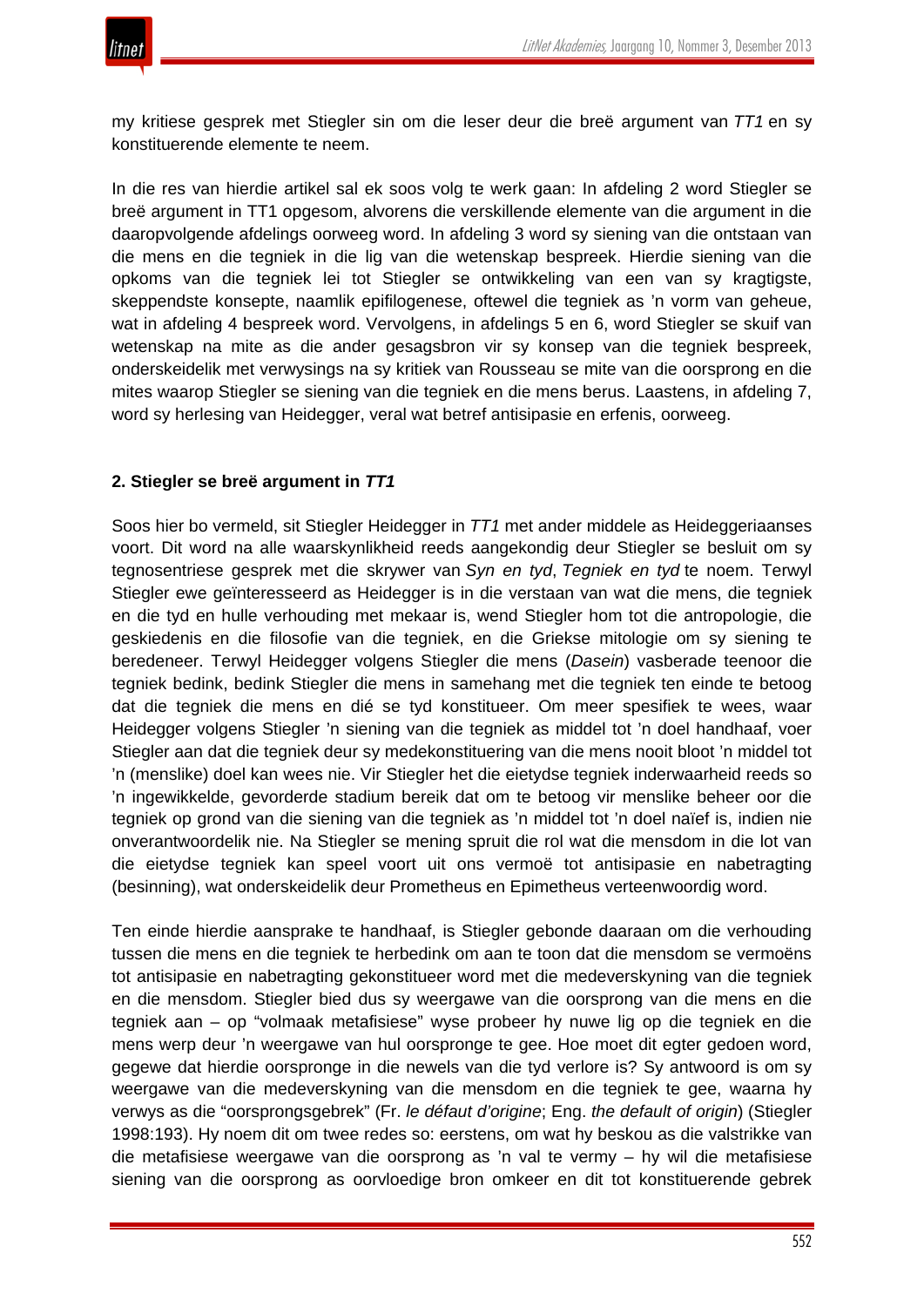

omwerk. Dus, tipies "metafisies" handhaaf Stiegler die gesag van die oorsprong, ofskoon synde die oorsprong wat negatief omgewerk is, dit wil sê, as gebrek. Tweedens, en van groter belang, wil hy sy opvatting van die tegniek as supplement tot die aangebore gebrek van die mens bevorder – dié se onvoltooidheid wat ons met die menslike suigeling by geboorte sien, volkome afhanklik en sonder enigiets van wat dit benodig om te ontwikkel.

Vir Stiegler het die oorsprongsgebrek twee krities belangrike funksies. Enersyds distansieer dit Stiegler van die siening van die tegniek as 'n middel tot 'n doel wat bygevoeg is tot die oorspronklike selfgenoegsame mens ná dié se val uit 'n oorspronklike, pretegniese toestand. Stiegler beredeneer sy saak hier deur middel van 'n kritiek van die sienings van die grondlegger van die moderne antropologie, Rousseau, van die mensdom se pretegniese en preval-oorsprong.

Andersyds stel die oorsprongsgebrek Stiegler in staat om 'n siening van die mensdom as oorspronklik onvoltooid, onbepaald en met 'n onbepaalde bestemming te onderskryf, met die tegniek wat ons voltooi en kenmerk en ons bestemming medebepaal. Die begrip *onbepaaldheid* verkry vir Stiegler in latere boeke groeiendekritiese en normatiewe belang.<sup>3</sup> In dié verband beredeneer Stiegler egter sy saak met verwysing na Leroi-Gourhan, wat aan die hand van 'n oorweging van die tekens wat deur die wetenskap van die menslike oorsprong versamel is – die argeologie – 'n siening van die mens as synde altyd alreeds in 'n onvoltooide toestand waar tegniese vooruitgang die mensdom voltooi en in staat stel om tot meer gevorderde stadia te evolueer, bepleit. Die tegniek is dus dit wat die afhanklike, gebrekkige mens toerus sodat hy of sy kan vooruitgaan. Wat die mite van die val vir Rousseau en die Christendom is, is wat die mensdom se oorsprongsonvoltooidheid vir Stiegler se tegnoantropologie en tegnoteologie is, en wat hy aanvul met die voor-Sokratiese mite van Prometheus en Epimetheus as weergawe van die mede-oorsprong van die mensdom en die tegniek. Stiegler betoog dus dat waar die konvensionele siening van die tegniek as middel tot 'n doel die tegniek as die bron van die mensdom se oorspronklike korruptering sien, hy self die tegniek as die oorkoming van ons oorspronklike onvoltooidheid poneer. Met ander woorde, in Stiegler se metafisiese verhaal is die tegniek dit wat ons van gegewe oorsprongsgebrek red. Hierdie reddende oorkoming is egter nooit finaal nie, aangesien Stiegler die siening van die mensdom se altyd geantisipeerde, dog nooit beleefde nie, voltooiing in sy dood onderskryf, 'n siening wat Stiegler ontleen aan Heidegger se syntot-die-dood.

Dit is hierdie reeks skuiwe wat die grondslag vir Stiegler se tegnoteologie lê. Waar die teologie in die pre-industriële Christendom die grense van die wetenskap bepaal, begin Stiegler se tegnoteologie in *TT1* met die wetenskap en word dit daardeur bepaal. Op grond van wat hy aanvoer wat die prehistoriese era en die voor-Sokratiese geskiedenis van die mensdom en die tegniek aan ons vertel, word sy teologie van die voor-Sokratiese wêreldbeskouing nie slegs gelegitimeer nie, maar ook as verhelderend ten opsigte van die mensdom en die tegniek, en van hoe die mensdom die uitdagings van die tegniek die hoof mag bied, gesien. Waar die premoderne Christendom werk vanaf die teologie en die mite na die wetenskap, werk Stiegler vanaf die wetenskap na die teologie en die mite.

Waar die mensdom se gevallenheid vir die Christendom ná die dood oorkom moet word deur die herstel van ons oorspronklike oorvloed in die hemelse hiernamaals, moet ons onvoltooidheid vir Stiegler in hierdie lewe deur middel van tegniese evolusie oorkom word.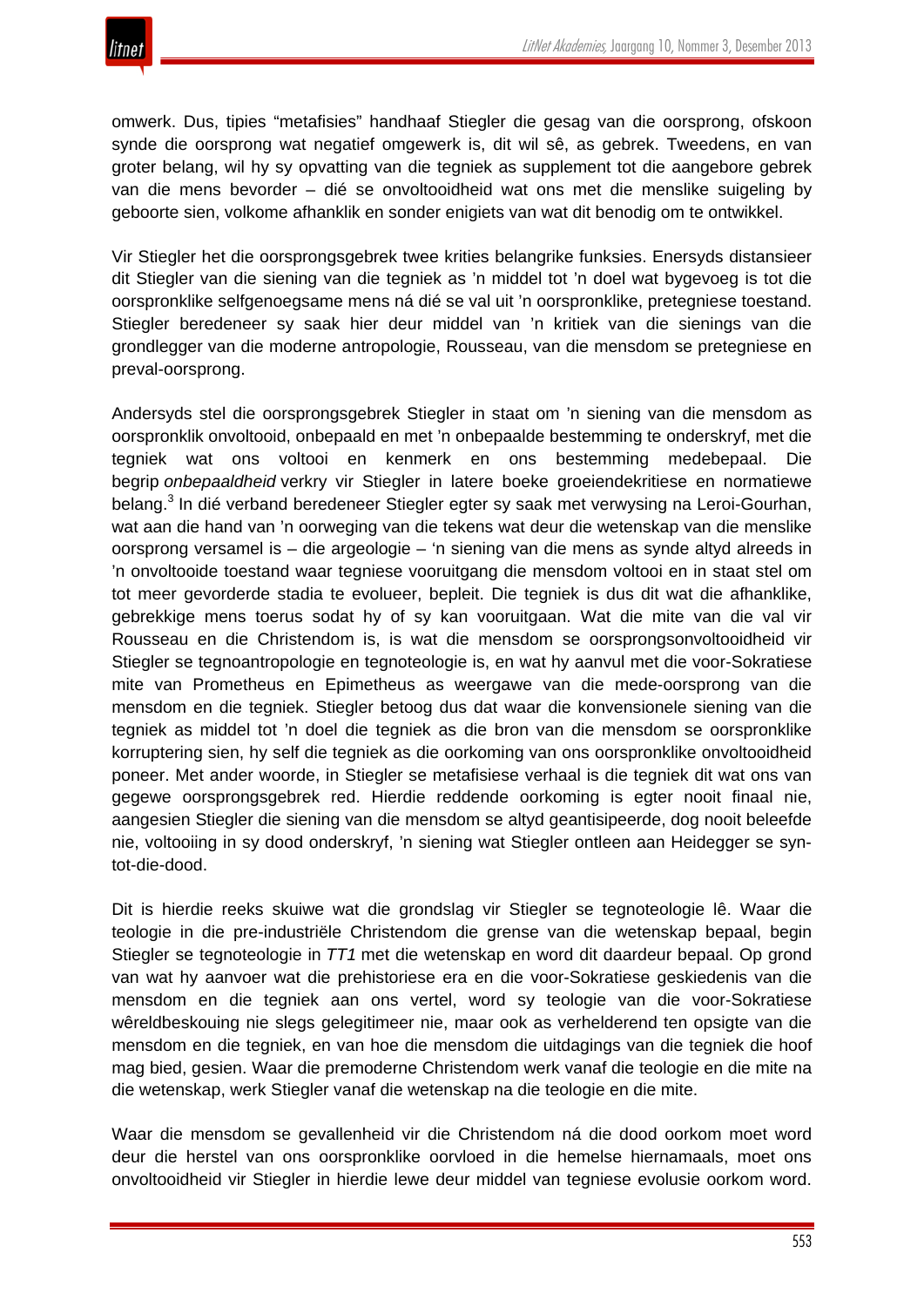

Waar die val vir die Christendom die devolusie van die mens van 'n goddelike na 'n menslike toestand is, is ons oorspronklike onvoltooidheid vir Stiegler die aandrywer van sowel tegniese as menslike evolusie. Wanneer hy skryf die tegniek is "die lewe geleef deur ander middele as die lewe self" (Stiegler 1998:17) bedoel hy die tegniek is dit waarmee ons deurgaans uitstrek na die oorkoming van ons onvoltooidheid. Waar 'n Christelike lesing van Michelangelo se beroemde skildery teen die dak van die Sistynse Kapel dié mag wees van Goddelike genade wat deur Christus die middelaar die mensdom voltooi met die daad van God wat strek om Adam se vingertop te raak, sou 'n Stiegleriaanse lesing daarvan dié wees van die tegniek as die middelaar tussen die menslike en die goddelike in die daad van Adam se vingertop wat uitstrek na God se vingertop – vir Stiegler impliseer die gebaar (wat die uitgestrekte vinger is) alreeds die manipulerende hand (Stiegler 1998:112), 'n gewoonte wat kom uit omgang met die tegniese objek.

Vervolgens word aandag geskenk aan hoe Stiegler die wetenskap van ons verlede – die paleoantropologie – en die geskiedenis en filosofie van die tegniek inspan om die grondslag vir sy tegnoteologiese weergawe van die menslike oorsprong te lê.

## **3. Stiegler se tegnoteologiese weergawe van die menslike oorsprong**

Stiegler beskuldig die filosofie daarvan dat dit die tegniek aan die oorsprong van die filosofie vergeet of selfs onderdruk (Stiegler 1998:ix). Dít wil hy op twee wyses regstel: eerstens, deur 'n filosofiese konsep van die tegniek te ontwikkel, en tweedens, deur die geskiedenis en die filosofie in die lig van die tegniek te heroorweeg.<sup>4</sup>

Die herstel van die tegniek tot sy regmatige plek in die filosofie is vir Stiegler grootliks te danke aan die werk van 'n antropoloog van die menslike oorsprong, Leroi-Gourhan. Soos hier bo vermeld is, is evolusie vir Stiegler wat devolusie in die vorm van die val vir die Christendom is. Dit wil sê, in navolging van Leroi-Gourhan, Gille en Simondon beskou Stiegler evolusie as die paradigma van sowel die mens as die tegniek. Hierdie evolusionêre diskoers stel hom in staat tot die identifisering van

[...] a third genre of "being" [between the inorganic beings of the physical sciences and the organised beings of biology]: "inorganic organised beings," or technical objects. These nonorganic organisations of matter have their own dynamic when compared with that of either physical or biological beings, a dynamic, moreover, that cannot be reduced to the "aggregate" or "product" of these beings. (Stiegler 1998:17)

Vir Stiegler is hierdie dinamika evolusionêr. As dit wetenskaplik aangetoon kan word dat die evolusie van die mensdom en die tegniek met mekaar verweefd is, sal 'n tegnoantropologie begrond wees. Volgens Stiegler is dit presies wat Leroi-Gourhan doen deur sy beskrywing van die evolusie van *homo sapiens* se voorsate vanaf die Zinjantroop 2,6 miljoen jaar gelede tot die Neantroop 600 000 jaar gelede, 'n oorgang waartydens die eerste werktuie gemaak word, die eerste spore van simboliese produksie (soos rotstekeninge) voorkom en die serebrale kors (Eng. *cortex*) gevorm word (Stiegler 1998:142). Vir Stiegler is werktuie en simboliese produksie onderskeidende menslike kenmerke, terwyl die maak van werktuie sentraal tot die opkoms van bewussyn is. In soverre werktuie die uiterlike en die bewussyn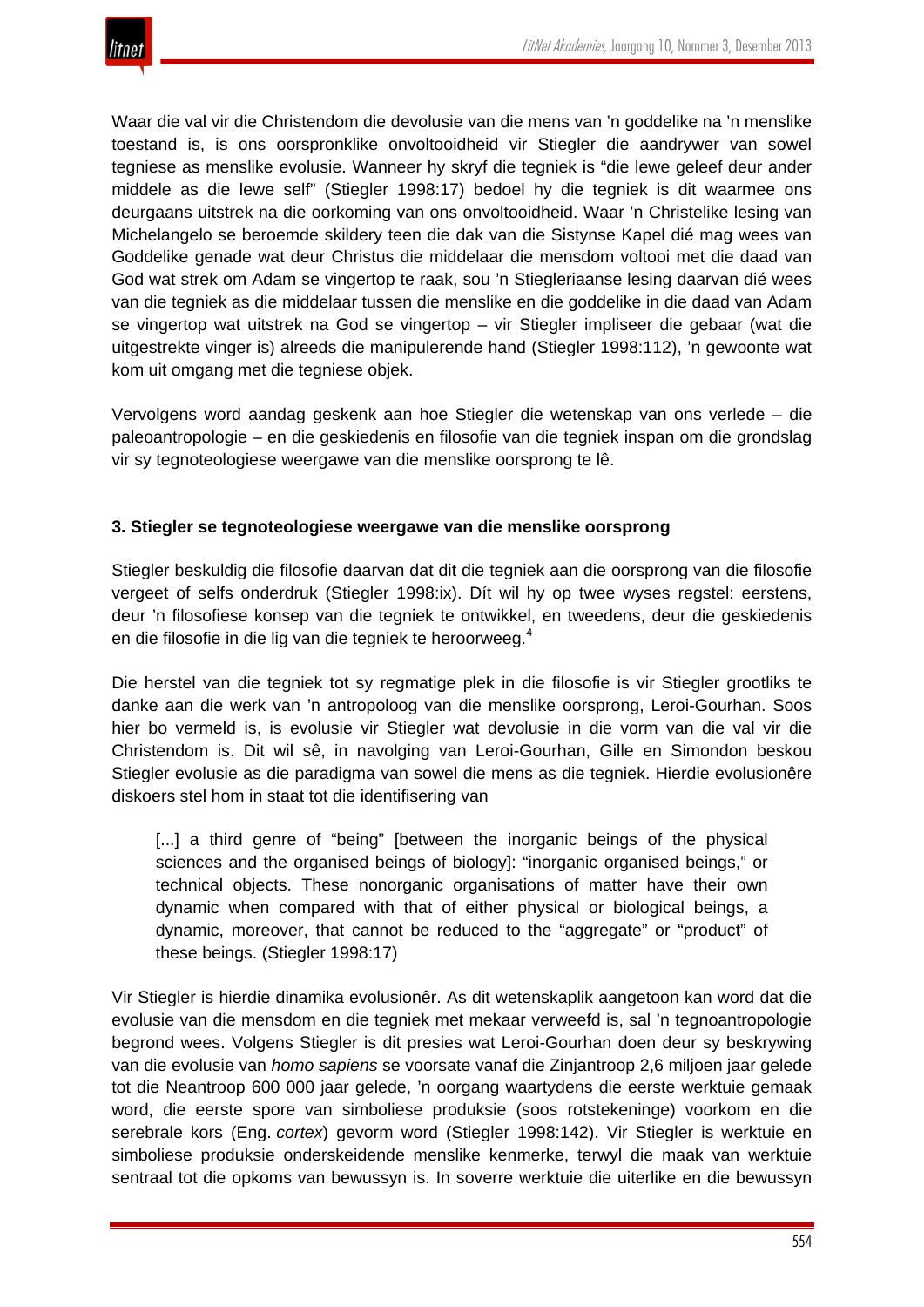

die innerlike is, is die uiterlike en die innerlike medekonstituerend. Die spesifieke voorbeeld wat Stiegler in navolging van Leroi-Gourhan gebruik om dit te illustreer, is die vorming van vuurklip tot die eerste elementêre sny-instrument. Dit vind plaas gedurende die opkoms van die Zinjantroop:

The passage [into the human] is a mirage: the passage of the cortex into flint, like a mirror proto-stage. This proto-mirage is the paradoxical and aporetic beginning of "exteriorisation". It is accomplished between the Zinjanthropian and the Neanthropian, for hundreds of thousands of years in the course of which the work on flint begins, the meeting of matter whereby the cortex reflects itself. Reflecting itself, like a mirrored psyche, an archaeo- or paleontological mode of reflexivity, somber, buried, freeing itself slowly from the shadows like a statue out of a block of marble. The paradox is to have to speak of an exteriorisation without a preceding interior: the interior is constituted in exteriorisation. (Stiegler 1998:141)

Stiegler volg Leroi-Gourhan deur aan te voer dat die verskyning van die mens – hominisasie – begin met die verskyning van taal, wat hy in navolging van Leroi-Gourhan as 'n werktuig beskou (Stiegler 1998:141).

# *3.1 Tegniese tendens*

Om te verstaan waarom Stiegler bevind dat die maak van werktuie die medekonstituerende verskyning van innerlikheid as bewussyn deur uiterlikheid as tegniek (werktuie en taal self as werktuig) is, is dit nodig om kortliks stil te staan by die begrip van die tegniese tendens, wat Stiegler aan Leroi-Gourhan ontleen – 'n begrip wat ook vir Stiegler deurslaggewend is in sy argument teen die konvensionele siening van die tegniek as 'n middel tot 'n doel.

Leroi-Gourhan het die begrip van die tegniese tendens ontwikkel in antwoord op argeologiese getuienis van die verskyning van baie soortgelyke werktuie onder groepe só ver van mekaar dat kontak tussen hulle hoogs onwaarskynlik, indien nie ondenkbaar nie, was (Stiegler 1998:46–9). Vir Leroi-Gourhan moet die soortgelykheid tussen die tegniese objekte van hierdie groepe nie soseer op grond van die gedeelde menslike genie vir die maak van werktuie verklaar word nie as op grond van tegniese objekte wat langs lyne van tegniese moontlikheid ontwikkel. Met verwysing na vroeë tegniese objekte verklaar Leroi-Gourhan: "The tendency has an inevitable, predictable, rectilinear character. It drives the flint held in the hand to acquire the handle, the bundle hung on two poles to equip itself with wheels" (Stiegler 1998:51).

Stiegler is dit eens met Leroi-Gourhan dat tegniese ontwikkeling langs voorspelbare lyne – "technological lineages" (Stiegler 1998:49) – plaasvind as gevolg van twee oorsake: hoe mense omgaan met materiale in die konteks van en in antwoord op hul geografiese omgewing; en hoe mense help met die verwesenliking van die latente moontlikhede van die tegniese objek (Stiegler 1998:46). Die tegniek as beweginglose (Eng. *inert*), georganiseerde materie evolueer, wat dan ook is waarom dit nóg volledig bewegingloos nóg waarlik lewend is: "*It is organised inorganic matter that transforms itself in time as living matter transforms itself in its interaction with its milieu.* In addition, it becomes the interface through which the human qua living matter enters into relation with the milieu" (Stiegler 1998:49).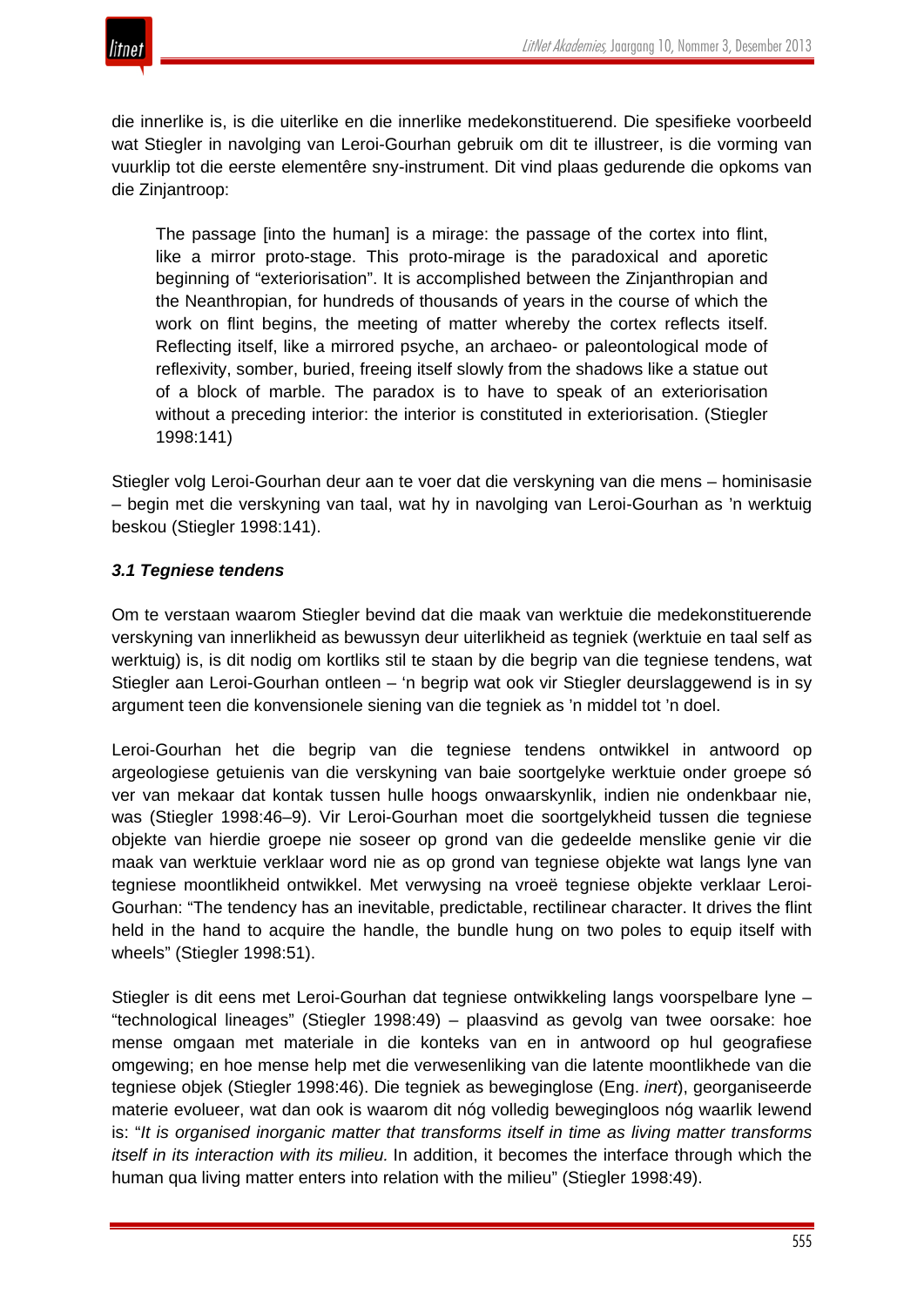

Met ander woorde, in Stiegler se tegnoteologie word die tegniek gesien as 'n kwasioutonome skeppende krag waarvan mense in hulle interaksie daarmee die potensiaal asook hul eie potensiaal verwesenlik – net soos mense in die Christelike weergawe van die geskiedenis deur hul handelinge hul Godgegewe potensiaal verwesenlik wanneer hulle deur verlossing daartoe kom om aan God deel te hê.<sup>5</sup> Hierdie verwesenliking van tegniese potensiaal deur mens-tegniek-interaksie is dit waarna Simondon in die konteks van die industriële tegniek verwys as konkretisering – industriële tegniese objekte se "tendential path [*acheminement*] toward perfection" (Stiegler 1998:54) – 'n konsep waarop binnekort teruggekom word.

Presies hoe grondig tegniese evolusie syns insiens vir menslike evolusie is, en hoe medekonstituerend die mens en die tegniek van mekaar is, som Stiegler soos volg op:

The evolution of the "prosthesis", not itself living, by which the human is nonetheless defined as a living being, constitutes the reality of the human's evolution, as if, with it, the history of life were to continue by means other than life: this is the paradox of a living being characterised in its forms of life by the nonliving – or by the traces that its life leaves in the nonliving. (Stiegler 1998:50)

Dit wil sê – heel buitengewoon – dat vir Stiegler niks minder nie as die tegniek die mens mens maak en in staat stel om te oorleef!

Vir Stiegler is die rol van die mens in die vroeë ontwikkeling van die tegniek soos dié van 'n vroedvrou, wat dan die rede is waarom hy aanvoer dat ons 'n sogenaamde instrumentele maieutiek benodig om die medekonstituering van die mens en die tegniek te verstaan:

[C]ortex and equipment are differentiated together, *in one and the same movement*. The issue is that of a singular process of structural coupling in *exteriorisation* that we are calling an *instrumental maieutics*, a "mirror protostage" in the course of which the differentiation of the cortex is determined by the tool just as much as that of the tool by the cortex: a mirror effect whereby one, looking at itself in the other, is both deformed and formed in the process [*l'un se regardant dans l'autre qui le déforme s'y forme*]. (Stiegler 1998:158)

Dit is vanuit hierdie instrumentele maieutiek dat Stiegler nie slegs vir die medekonstituering van die innerlike as bewussyn en die uiterlike as tegniek kan betoog nie, maar ook vir die tegniek as konstituerend van, of as bemiddelaar van, die tyd.

Hoe doen Stiegler dit?

## *3.2 Bemiddelaar van die tyd*

Indien toegegee word dat die tegniese tendens menslike omgang met materie fasiliteer sodat materie tot tegniese objekte omvorm word – georganiseerde anorganiese materie – dan moet hierdie omgang vir Stiegler verstaan word as 'n antisipasie van wat materie kan word. Op dieselfde gronde impliseer verdere tegniese ontwikkeling as die konkretisering van die latente moontlikhede van die objek in opeenvolgende objekte van tegniese stambome (Eng. *lineages*) ook menslike antisipasie (Stiegler 1998:158). Selfs die gebruik van vroeë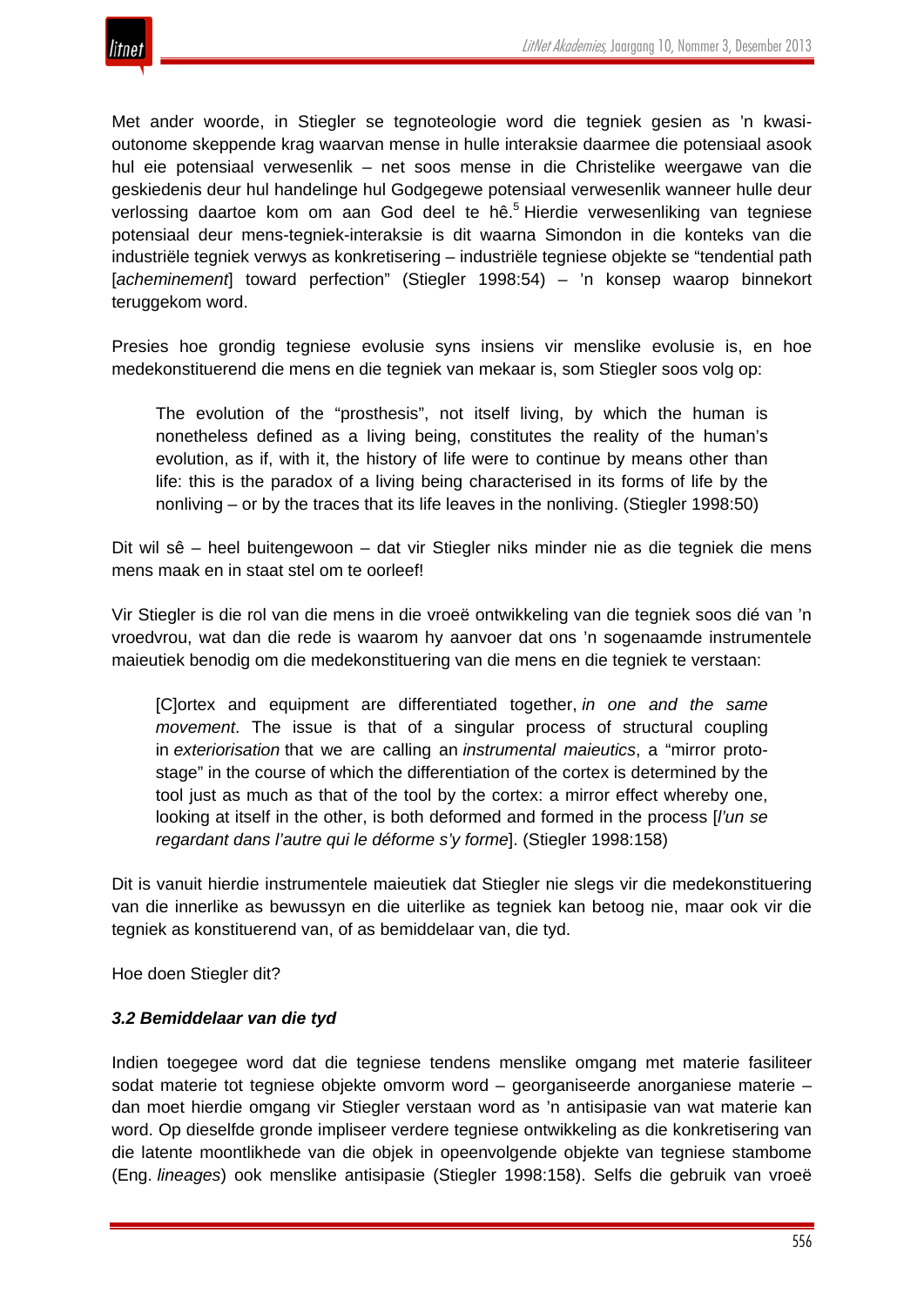



werktuie vooronderstel antisipasie – om te voorsien hoe die werktuig sig sal "gedra" of wat dit sal uitrig – en antisipasie is een met die gebaar in die gebruik van die werktuig. Terselfdertyd impliseer die gebruik van die werktuig ook die herinnering aan hoe die werktuig gebruik moet word. Volgens Stiegler konstitueer hierdie herinneringsmatige, antisipatoriese gebruik van werktuie die menslike tydservaring as tegelykertyd herinnering (die verlede) en antisipasie (die toekoms):

*Because it is affected with anticipation, because it is nothing but anticipation, a gesture is a gesture*; and there can be no gesture without tools and artificial memory, prosthetic, outside of the body, and constitutive of its world. There is no anticipation, no time outside of this passage outside, of this putting-outside-ofself and of this alienation of the human and its memory that "exteriorisation" is. (Stiegler 1998:152)

Met sy stelling dat daar geen tyd buite hierdie uitwaartse beweging is nie, gee Stiegler alreeds blyke van sy lineêre, materialistiese tydsopvatting.<sup>6</sup> Hoe die prostese sowel ruimte as tyd betrek, word duidelik in Stiegler se omskrywing van die prostese: "By pros-thesis, we understand (1) set in front, or spatialisation (*de-severance [é-loignement]);* (2) set in advance, already there (past) and anticipation (foresight), that is, temporalisation" (Stiegler 1998:152).

Stiegler vertolk die prostese dus as dit wat ons ervaring van ruimte sowel as tyd bemiddel. Bowendien konstitueer die prostese ook die menslike liggaam as menslik: "The prosthesis is not a mere extension of the human body; it is the constitution of this body *qua* 'human' (the quotation marks belong to the constitution). It is not a 'means' for the human but its end" (Stiegler 1998:153). Soos Ertuna (2009) aanvoer: "In other words, prosthesis is the nonliving that constitutes the living. No longer conceived as a mere instrument or extension, the concept of prosthesis denies an originary human nature (or interiority) prior to its contamination by technology."

Om dit so eenvoudig moontlik te stel: die menslike begeleiding van vroeë tegniese evolusie konstitueer menslike antisipasie van wat kom, asook menslike herinnering aan wat was, oftewel, die toekoms en die verlede. Dit is waarom Stiegler aanvoer dat die tegniek die tyd vanaf sy vroegste manifestasie konstitueer – ofskoon tyd hier deur Stiegler lineêr verstaan word.

Om Stiegler se argument tot dusver op te som: deur te steun op die werk van Leroi-Gourhan onderneem Stiegler die herstel van die tegniek tot wat hy as die regmatige plek daarvan beskou, te wete, sentraal tot die verstaan van die menslike geskiedenis en die verskyning van die bewussyn. Hy betoog dat die mens en die werktuig mekaar in 'n evolusionêre dinamika konstitueer, en dat die maak van werktuie sentraal tot die ontwikkeling van die bewussyn is, soos wat deur dalk die kragtigste van alle werktuie – taal – gedemonstreer word. Soos die Christendom die verwesenliking van menslike potensiaal deur deelname aan God sien, sien Stiegler die verwesenliking van menslike en tegniese potensiaal as die gevolg van menslike interaksie met die materie in 'n proses van sogenaamde industriële maieutiek, wat die konkretisering van die tegniese tendens in stambome van tegniese objekte is. Die maak van werktuie is ook van beslissende belang vir die verskyning van 'n menslike opvatting van (lineêre) tyd, in soverre die maak van werktuie sowel herinnering aan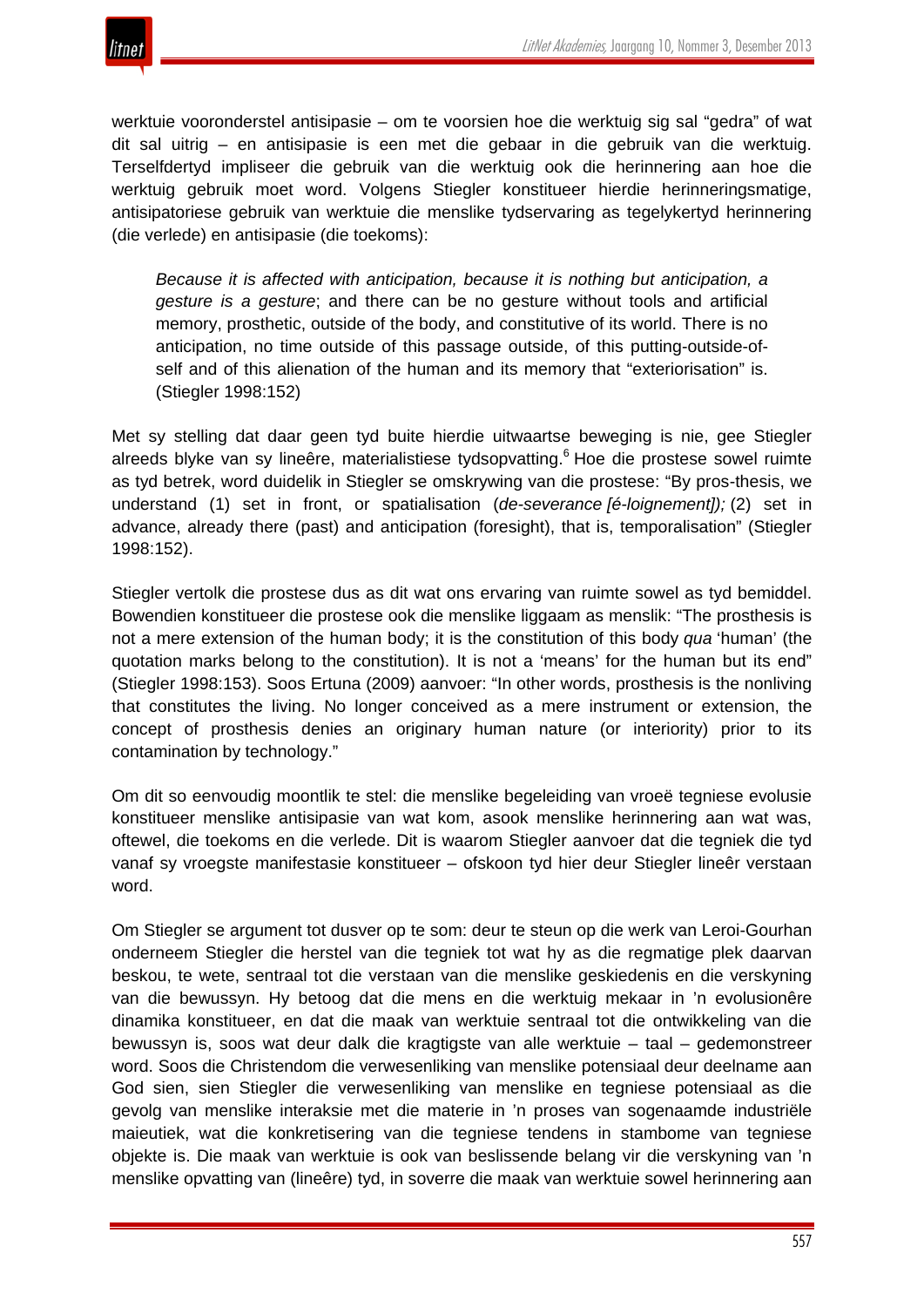hoe die werktuig gebruik word as antisipasie in die verdere ontwikkeling van werktuie behels – wat in die tegniese tendens gesien kan word – aangesien die tyd met antisipasie en herinnering verweef is. Kortom, die tegniek konstitueer menslike tyd en kulturele geheue.

Dit is hierdie tema van die tegniek as herinnering en geheue wat Stiegler daartoe lei om sy sentrale konsep, naamlik epifilogenese, te ontwikkel, wat vervolgens bespreek word.

## **4. Tegniek as geheue: epifilogenese**

Stiegler ontwikkel sy evolusionêre vertolking van die tegniek en die mens met sy konsep van epifilogenese. Met hierdie konsep betoog Stiegler vir 'n verhouding tussen menslike genetiese evolusie (epigenese), die evolusionêre verwantskap tussen verskillende organismes (filogenese) en tegniese evolusie. Om dit eenvoudig te stel: epifilogenese verwys na die memoriseringsvermoë van die tegniek soos dit menslike en tegniese evolusie medekonstitueer – die tegniek as sowel erfenis as toegang tot die verlede. Hier sien ons die vernaamste aspek van Stiegler se breë argument in *TT1*, te wete dat die tegniek nie slegs die verlede konstitueer nie, maar ook ons toegang daartoe bemiddel. 'n Implikasie van hierdie aanspraak is dat nuwe tegnologieë en hoe hulle toegeëien word, tot volledig nuwe ervarings van ruimte en tyd kan lei. Stiegler beredeneer hierdie implikasie in *TT2* vir die Westerse moderniteit uitvoerig.

Wanneer Stiegler *epifilogenese* omskryf, word 'n belangrike aspek van sy herlesing van Heidegger uitgelê, te wete dat in plaas daarvan om erfenis (Heidegger se *faktisiteit*, die "alreeds daar") teenoor die tegniek te verstaan, word dit as die tegniek én as *bemiddel deur* die tegniek verstaan:

What Heidegger calls the already there, constitutive of the temporality of *Dasein*, is this past that I have never lived but that is nevertheless my past, without which I would never have a past of my own. Such a structure of inheritance and tradition [...] presupposes that the phenomenon of life *qua Dasein* becomes singular in the history of the living to the extent that, for *Dasein*, the epigenetic layer of life, far from being lost with the living when it dies, conserves and sediments itself ... This is not a "program" in the *quasi*-determinist biological sense, but a cipher in which the whole of *Dasein*'s existence is caught; this epigenetic sedimentation, a memorisation of what has come to pass, is what is called the past, what we shall name the *epiphylogenesis* of man, meaning the conservation, accumulation, and sedimentation of successive epigeneses, mutually articulated. (Stiegler 1998:140)

Met ander woorde, die tegniek is vir Stiegler dit wat die skakel van kulturele geheue en tradisie tussen opeenvolgende stadia van menslike evolusie verskaf.

Stiegler gee 'n verdere toeligting van wat hy met epifilogenese bedoel, wat sy siening van die verhouding tussen die tegniek, geheue en identiteit saamvat: "Epiphylogenesis bestows its identity upon the human individual: the accents of his speech, the style of his approach, the force of his gesture, the unity of his world" (Stiegler 1998:140).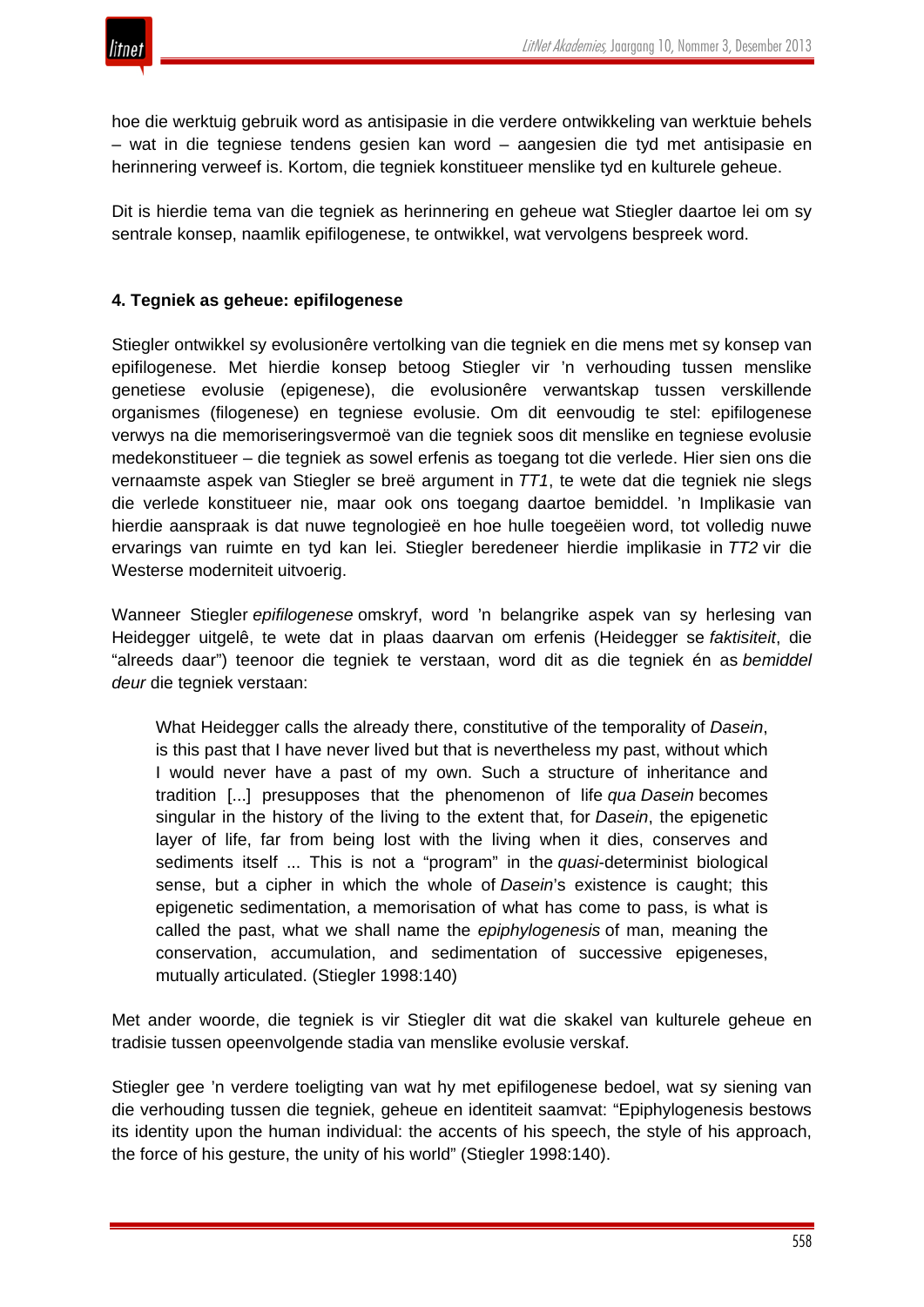

Die laaste aanhaling maak dit duidelik dat die nuutheid van Stiegler se bydrae tot die tema van die verwantskap van geheue en identiteit te vinde is in hoe die tegniek die twee met mekaar bemiddel tot die mate waartoe dit na bewering die mens se wêreld konstitueer. Met ander woorde, in plaas daarvan dat die wêreld teenoor die tegniek gekonstitueer word, soos Heidegger dit (volgens Stiegler) sien, word die wêreld deur die tegniek gekonstitueer:

The already-there is the pre-given horizon of time, as the past that is mine but that I have nevertheless not lived, to which my sole access is through the traces left of that past. This means that there is no already-there, and therefore no relation to time, without artificial memory supports. The memory of the generations that preceded me, and without which I would be nothing, is bequeathed on such supports. This is the memory of past experience, of past epigeneses that are not lost, contrary to what occurs in a strictly biological species. The epiphylogenetic structure makes the already-there and its appropriation possible [...]. (Stiegler 1998:159)

Hier bo het ek dit gestel dat Stiegler in *TT1* die Heideggeriaanse vraag aangaande die uitdagings van die moderne tegniek met middele anders as Heideggeriaans oorweeg. Dit is hoofsaaklik deur die konsep van epifilogenese dat Stiegler dit doen. Waar Heidegger na Stiegler se mening die moderne tegniek as bedreiging vir *Dasein* sien, en wel weens Heidegger se siening dat die tegniek *Dasein* in die moderniteit ontglip (Stiegler 1998:6), moet hierdie verskynsel vir Stiegler anders geformuleer word – nie slegs om dit te verstaan nie, maar ook om die uitdagings van die eietydse tegniek die hoof te bied.

Wat die verstaan van hierdie verskynsel betref, maak Stiegler gebruik van twee ander konsepte wat deur Simondon ontwikkel is: konkretisering, en die industriële tegniese objek verstaan as onderdeel van die industriële tegniese stelsel.

Soos in die vorige afdeling uiteengesit is, is die konkretisering van die tegniese objek sy verwesenliking van inherente moontlikhede in stambome van evolusionêre ontwikkeling (Stiegler 1998:69–71) waarvan die mens die "driving principle" is (Stiegler 1998:78). Vir Stiegler is die sleutel vir die verstaan van die verhouding tussen die mens en die tegniek in hierdie omgewing eerstens te vinde in antisipasie: "If there is, then, a dynamic proper to the technical object tending towards its concretisation, it nevertheless supposes a possibility of anticipation on the part of the operator, of the driving force, the human *qua* efficient cause of the technical object" (Stiegler 1998:81).

Sodanige antisipasie "*itself supposes the technical object*" (Stiegler 1998:81) – 'n tema wat Stiegler ontwikkel met die begrip *epifilogenese*.

Vir Stiegler word die industriële tegniek as die jongste fase van tegniese evolusie in twee opsigte onderskei. Eerstens het dit 'n ongekende vlak van ingewikkeldheid en spoed bereik en dus, tweedens, dreig dit om in so 'n mate teenoor die mensdom te ontwikkel dat die mensdom fataal ontwrig word. In Stiegler se terme: die *wat* dreig om weg van die *wie* te ontwikkel en die *wie* sodoende fataal te ontwrig. Anders gestel: die industriële tegniese stelsel het so ingewikkeld geword dat dit dreig om menslike antisipasie te bowe te gaan en sodoende die historiese verhouding van medebepaling tussen die mens en die tegniek te verander tot een van die eensydige bepaling van die mens deur die tegniek.[7]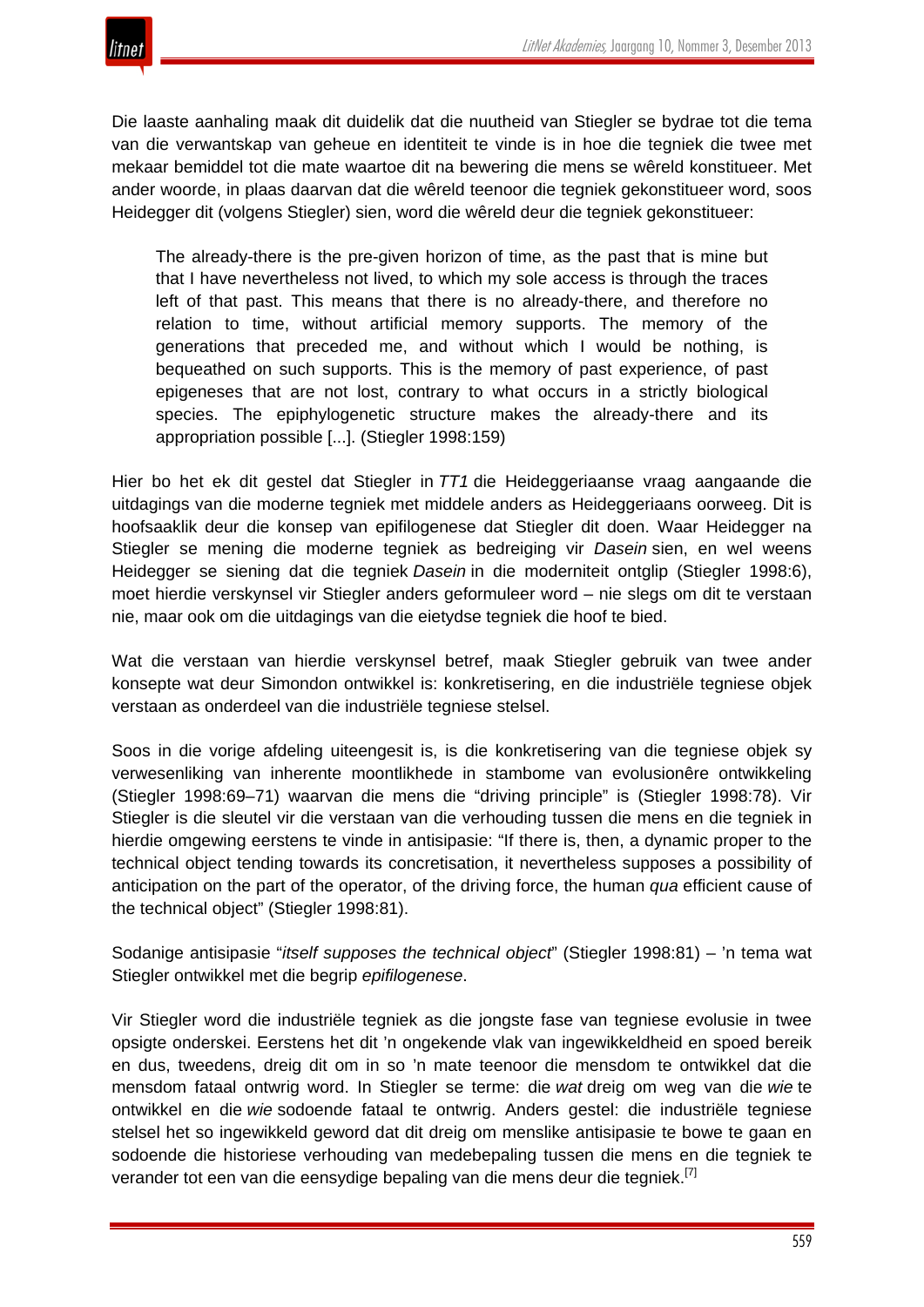Soos pas aangedui is, is antisipasie die basis waarop die uitdagings van die moderne tegniek volgens Stiegler die hoof gebied kan word, en meer spesifiek 'n merkbaar hersiene weergawe van Heideggeriaanse antisipasie. Wat hierdie hersiening vir Stiegler behels, sal nou uiteengesit word, maar in wese kom dit daarop neer om te betoog vir die mensdom se vermoë om sy tegniese bestemming te antisipeer en daarmee om te gaan op grond van die insig in die evolusie van die tegniek as kulturele geheue, wat Stiegler se bron van hoop is om die uitdaging van die eietydse tegniek die hoof te bied, asook die basis van sy poging tot 'n verlossende gebaar om die tegniek en die filosofie te versoen.

Die eerste stap wat Stiegler doen in sy hersiening van die Heideggeriaanse antisipasiebegrip is reeds beskryf, naamlik sy toe-eiening van Leroi-Gourhan se tegniese tendens op grond waarvan hy ten gunste van menslike antisipasie en geheue betoog. Maar waar Leroi-Gourhan hom meestal by die heel vroegste stadia van menslike en tegniese evolusie bepaal het, neem Bertrand Gille en Gilbert Simondon die industriële tegniek as 'n stelsel op.

Wat is die rol van die mens in die industriële era, gesien vanuit die perspektief van die industriële maieutiek? Vir Stiegler, in navolging van Simondon, is dit nie langer dié van 'n "intentional actor" (Stiegler 1998:66) soos tydens vroeë, tegniese evolusie nie, maar dié van 'n "operator" (Stiegler 1998:66). Stiegler is dit eens met Simondon dat die bepalende kenmerk van die industriële tegniese objek nie sy vervolmaking is nie, maar eerder sy onbepaaldheid, wat dit in staat stel om talle moontlikhede vir artikulasie met ander industriële tegniese objekte in 'n tegniese stelsel te hê. Die rol van die mens as operateur is om hierdie moontlikheid tot verwerkliking te begelei – die mens "executes a quasiintentionality of which the technical object is itself the carrier" (Stiegler 1998:67). Hier het Stiegler sy visier op wat hy beskou as die onbesonne siening van die eensame, geniale uitvinder wat die tegniek na willekeur vorm, 'n siening wat gevoed word deur die wanopvatting van die tegniek as middel tot 'n menslike doel.

Die historikus van Amerikaanse industriële inligtings- en kommunikasietegnologie Tim Wu gaan akkoord met Stiegler oor die mens as operateur in industriële tegniese evolusie. Ná hy aangetoon het dat dit histories verkeerd is om daarop aanspraak te maak dat Alexander Graham Bell die enigste uitvinder van die telefoon was, bevind Wu:

[W]hat we call invention [...] is simply what happens once a technology's development reaches the point where the next step becomes available to many people. By Bell's time, others had invented wires and the telegraph, had discovered electricity and the basic principles of acoustics. It lay to Bell *to assemble the pieces*: no mean feat, but not a superhuman one. In this sense, inventors are often more like craftsmen than miracle workers. (Wu 2010:19; my klem)

Met ander woorde, waar die evolusie van die tegniese objek tydens vroeë tegniese evolusie grootliks afhang van die menslik-begeleide verwesenliking van moontlikhede wat latent in die tegniese stamboom is, is die moontlikhede van tegniese ontwikkeling in die industriële stelsel 'n funksie van hoe industriële tegniese objekte deur mense met mekaar geartikuleer word. Gegewe dat die industriële stelsel sedert die Nywerheidsomwenteling wêreldwyd versprei het, is die rigting van tegniese evolusie nou baie meer 'n funksie van die stelsel en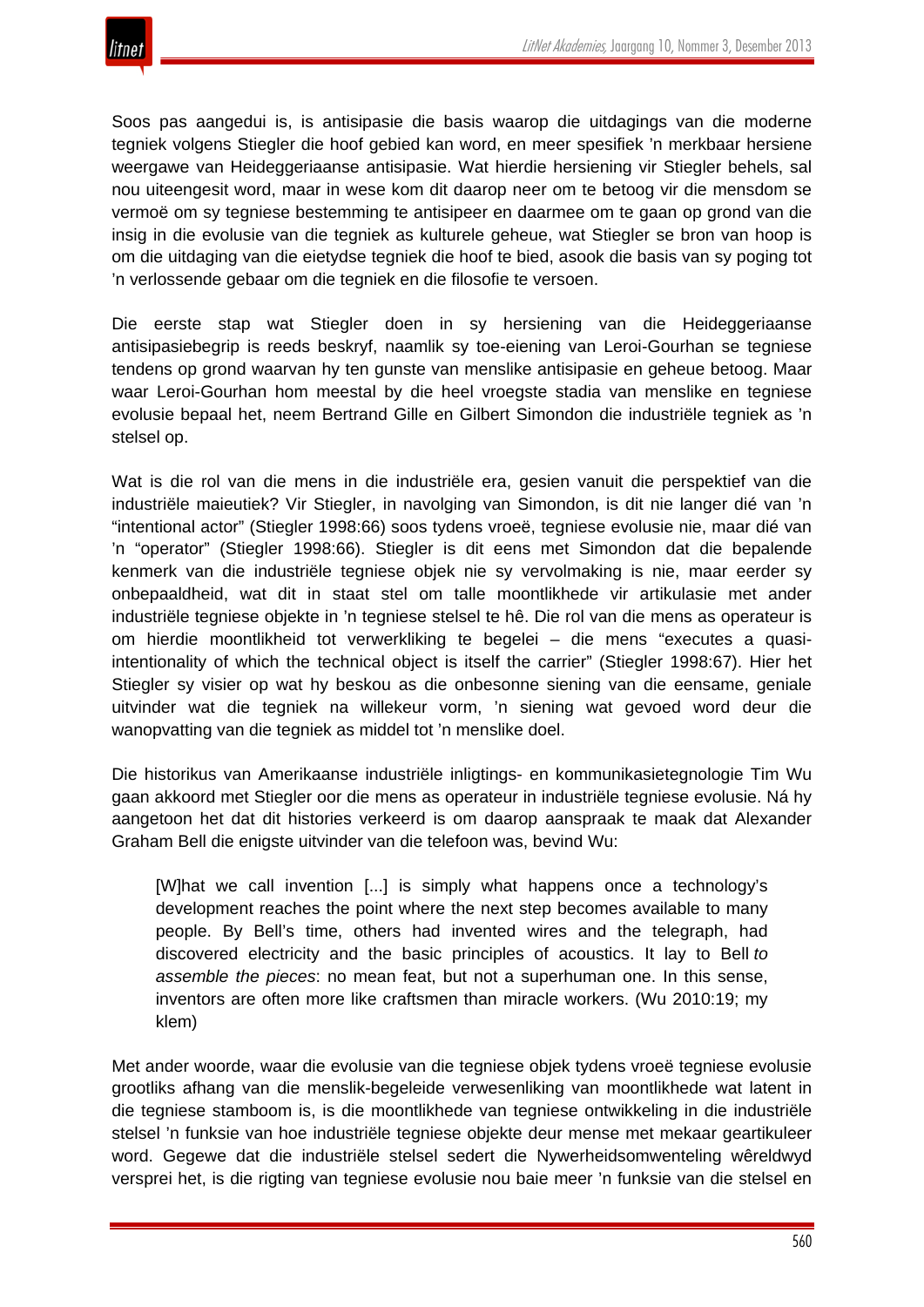

van die mens as operasionele gids van sy moontlikhede as van die geografiese konteks. Met ander woorde, soos Heideggeriaanse faktisiteit vir Stiegler deur die tegniek gekonstitueer en bemiddel word, word ook Heideggeriaanse antisipasie deur die tegniek gekonstitueer en bemiddel. Dit is waarom die filosofie vandag vir Stiegler 'n besondere verantwoordelikheid het om insig in die tegniek te verskaf ten einde die ontwikkeling daarvan te antisipeer en die mensdom te beskerm daarteen om van die tegniek afgesny en uiteindelik daardeur bepaal te word.

Om saam te vat: Stiegler hersien die tema van die uitdaging van die moderne tegniek aan die mens deur aan te voer dat die ingewikkeldheid en spoed van die industriële tegniek nou die vlak bereik het waar dit dreig om menslike antisipasie, wat vir hom nog altyd 'n beslissende faktor in tegniese en menslike evolusie was, te bowe te gaan. Stiegler betoog dat om hierdie uitdaging die hoof te bied, die tegniek verstaan moet word as 'n vorm van geheue, wat hy beskryf met sy konsep van epifilogenese. *Epifilogenese* verwys na die tegniek as sowel geheue as toegang tot die verlede, en dit is wat aan die menslike individu sy identiteit en wêreld in die fenomenologiese sin gee. Epifilogenese is Stiegler se opvatting van die tegniek as die basis van evolusionêre kulturele geheue. Stiegler se hoop is dat ons, deur die tegniek as kulturele nabetragting en besinning te herbedink, die ontwikkeling van die tegniek kan antisipeer en begelei. Soos in afdeling 6 uiteengesit sal word, is Prometheus se vergete, vergeetagtige tweelingbroer, Epimetheus, vir Stiegler die mitologiese simbool van wat hy tot dusver op grond van die wetenskap aangevoer het. Voor sy vertolking van daardie Griekse mite en hoe hy dit as demonstratief van die oorsprongsgebrek sien, bespreek word, word eers stilgestaan by die eerste deel van sy skuif van die wetenskap na die mite, te wete sy kritiek van Rousseau se mitiese weergawe van die oorsprong van die mens en die tegniek.

## **5. Van die wetenskap na die mite: Rousseau**

Dit is op hierdie punt in sy breë argument dat Stiegler sy fokus begin verskuif van wetenskaplike bronne soos die paleoantropologie en die geskiedenis van die tegniek na die mitologie. Soos ek in die inleiding aan die hand gedoen het, is Stiegler se betrekking van die mitologie ewe belangrik in sy werk as die Genesis-mite van die skepping van die mens in die Christelike tradisie.

Stiegler se strategie is nie om die Genesis-mite te kritiseer nie, maar eerder 'n ander, soortgelyke, mite waarin die val sentraal staan, naamlik Rousseau se weergawe van die menslike oorsprong in sy *Diskoers oor die oorsprong en die fondasies van ongelykheid tussen mense* (1755). Stiegler gebruik Leroi-Gourhan om die ahistoriese gronde van Rousseau se mite te ontbloot. Dus, deur hom op die historiese wetenskap van die paleoantropologie te beroep, delegitimeer Stiegler Rousseau se mite presies soos die historiese kritiek beweer het dat dit die historiese fondasies van die Genesis-mite gedelegitimeer het. Dit wil egter nie sê dat Stiegler daarmee die mitologie agterlaat nie. Inteendeel, in 'n verdere beweging van die "volmaak metafisiese storie" van sy tegnoteologie vervang hy die Rousseauiaanse mite met die mitiese weergawe van die medekonstituering van die mens en die tegniek in die verhale van Prometheus en Epimetheus, wat Stiegler ag as die mitiese teenhanger van wat die wetenskap en die geskiedenis ons oor menslike en tegniese evolusie leer. Dus gebruik Stiegler die wetenskap en die geskiedenis om dit wat hy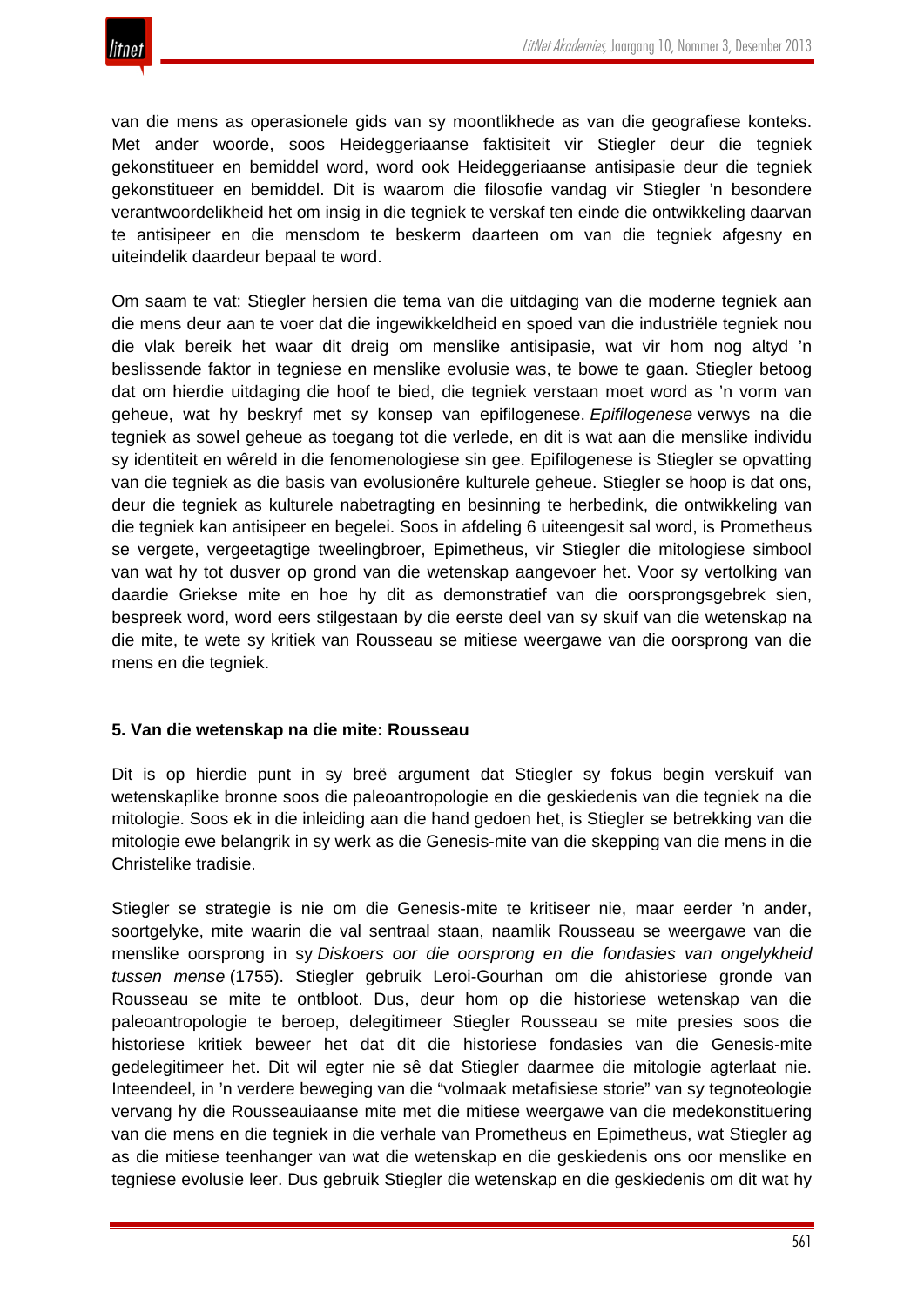as die metafisiese mite van die val beskou, te delegitimeer, en om wat hy vertolk as die Griekse mites van die medekonstituering van die mens en die tegniek, te legitimeer. Die uitkoms van hierdie strategie is dat Stiegler met die gewig wat hy aan wetenskaplike en mitologiese weergawes van die gemeenskaplike oorsprong van die tegniek en die mens gee, inderwaarheid die metafisiese geloof in die waarheid van die oorsprong(sgebrek) handhaaf. So onderskryf hy die gesag van wat Charles Taylor die "closed world structure" van die wetenskap noem (Taylor 2007:551–66), wat die Nywerheidsomwenteling voorafgaan en aan die wetenskap die gesag verleen wat die teologie voorheen geniet het.

Rousseau se *Diskoers* kan beskou word as een van die laaste stellinginnames van antitegniese antroposentrisme voor die Nywerheidsomwenteling. Natuurlik is 'n antitegniese verlange na 'n menslike terugkeer tot die natuurstaat – "mense teen masjiene" – 'n standhoudende tema in die Westerse moderniteit sedert ten minste die Nywerheidsomwenteling, veral opmerklik in die Romantiek. Stiegler betoog dat tensy besef word dat hierdie antroposentrisme 'n antitegniese dwaalbegrip en valse antropologie is, die vrees vir die tegniese vernietiging van die eietydse mensdom dalk verwesenlik mag word, juis omdat sodanige antroposentrisme 'n gebrek aan menslike antisipasie en besinning aangaande die tegniek in die hand kan werk (Stiegler 1998:91–3).

In sy vertolking van Rousseau se *Diskoers* fokus Stiegler op daardie gedeeltes wat die mens in sy (die gender van die boek is basies uitsluitlik manlik) oorspronklike natuurstaat beskryf. Dit is 'n staat waarin alles wat die mens benodig, binne die bereik van sy hand is; waar hy meestal alleen woon, dalk in die skadu van 'n boom langs 'n rivier; waar hy niks te vrese het van wilde diere nie, soos "the Negroes and savages" (Stiegler 1998:116) vir ons wys; en waar hy nie hoef te werk nie, wat Stiegler vertolk as die afwesigheid van die tegniek, aangesien Stiegler werk as deel van die tegniek beskou, siende dat geen werk moontlik is sonder werktuie en produksietegnieke nie, selfs al is dit handmatig (Stiegler 1998:126–7).

As ons volgens Rousseau die oorspronklike stem van die natuur wil hoor, moet ons terugtree voor die rede en sy kunsgrepe (Eng. *artifices*), en "all those scientific books which teach us only to see men such as they have made themselves" eenkant laat (Stiegler 1998:109), wat dan ook die rede is waarom die gevoel en lyding vir Rousseau ons middel tot onmiddellike toegang tot die natuurlike is (Stiegler 1998:108–10). Terwyl Rousseau die feit dat die mens "always walked on two legs, made use of his hands as we do" (Stiegler 1998:112) as bewys van die onveranderlike aard van die mens beskou, betoog Stiegler dat Leroi-Gourhan se paleoantropologie aantoon dat die mens se vermoë om regop te loop en sy hande te gebruik alreeds die tegniek betrek:

For to make use of his hands, no longer to have paws, is to manipulate – and what hands manipulate are tools and instruments [...]. The foot is these two feet of the human, this walking and this approach only insofar as, carrying the body's weight, it frees the hand for its destiny as hand, for the manipulative possibility, as well as for a new relation between hand and face, a relation which will be that of speech and gesture in what Leroi-Gourhan names the anterior field. (Stiegler 1998:113)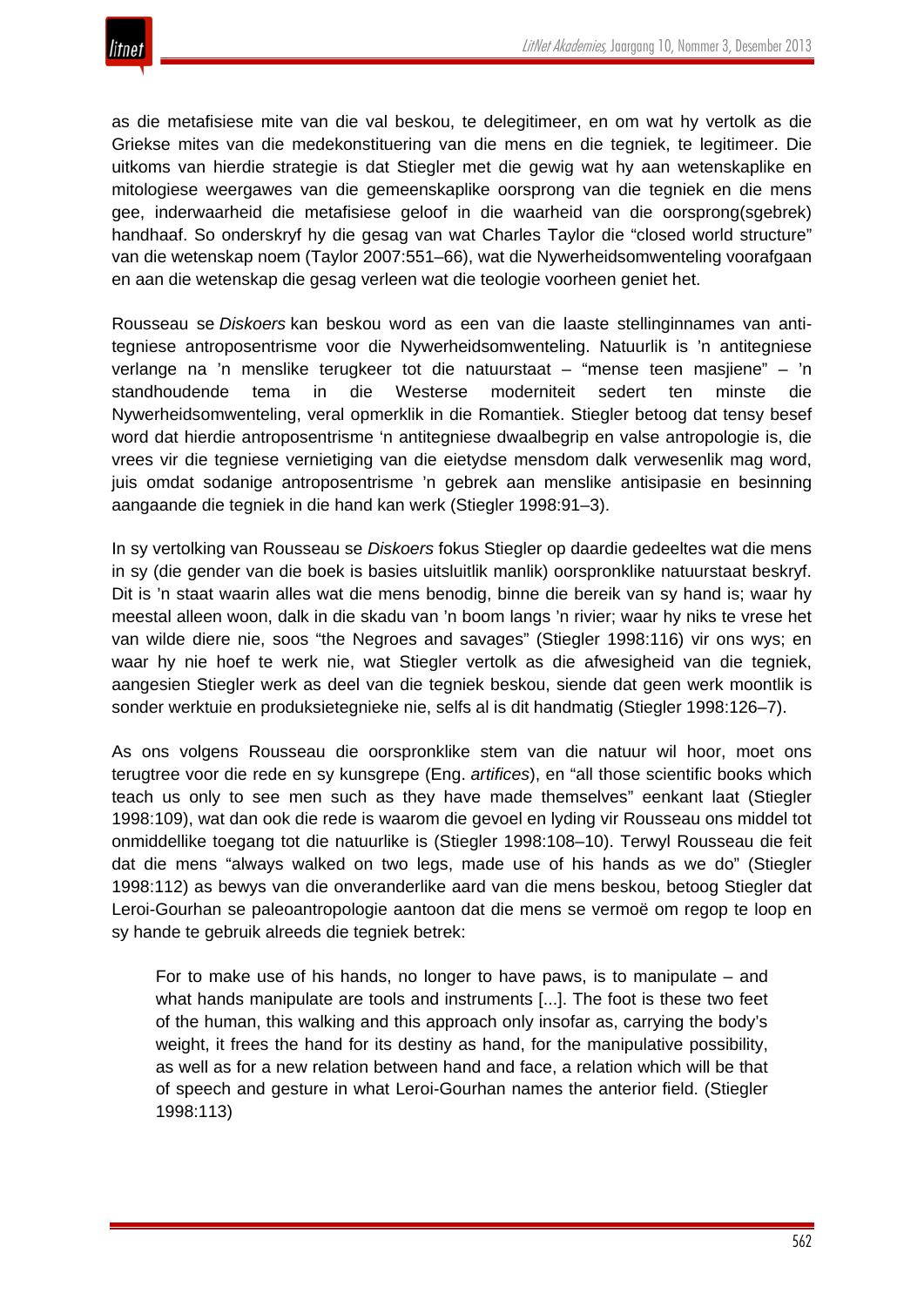

#### En:

Erect posture determines a new system of relations between these two poles of the "anterior field": the "freeing" of the hand during locomotion is also that of the face from its grasping functions. The hand will necessarily call for tools, movable organs; the tools of the hand will necessarily call for the language of the face. The brain obviously plays a role, but it is no longer directive: it is but a partial element of a total apparatus, even if the evolution of the apparatus tends toward the deployment of the cerebral cortex. (Stiegler 1998:145)

Stiegler lees dus die menslike evolusie téén Rousseau deur die bril van die tegniese tendens: Soos die tegniese tendens na bewering die kwasideterministiese lineêre ontwikkeling van die tegniek verklaar, so bepaal dit ook saam met die brein die menslike evolusie.

Vir Rousseau is die mens in die natuurstaat oorspronklik so sterk en robuust as wat kan kom, maar met die instelling van die beskawing, werktuie en kunsgrepe – oftewel die tegniek – tree 'n proses van verval in waar ongelykheid en die krag van die sterkste die mensdom algaande kenmerk (Stiegler 1998:114–5). Dit is wanneer die kunsgreep in die vorm van medisyne, klere en bewoning in die prentjie kom dat die val van die oorspronklike mens, wat hulle "kwalik" (Rousseau aangehaal in Stiegler 1998:118; my vertaling) benodig, begin. Ten einde die fiksie van die oorspronklik suiwer en volledige mens in stand te hou, moet Rousseau volgens Stiegler 'n verklaring vir hierdie val van die oorspronklike mens deur die kunsgreep gee (Stiegler 1998:117–8).

Rousseau se antwoord is om die moontlikheid tot afwyking van die natuur in die mens se wil na te spoor, waarop Stiegler kommentaar lewer: "The possibility of such a deviation is thus inscribed on the inside of the origin itself" (Stiegler 1998:119). Meer spesifiek: vir Rousseau vertoon die bewustheid van sy vrye wil in Rousseau se woorde "the spirituality of [man's] spirit" (Stiegler 1998:120). Dus begin die afwyking van die natuur in die mens se gees; en die verwesenliking van hierdie afwyking deur die kunsgreep – die tegniek – is volgens Stiegler se vertolking reeds in die oorsprong as 'n moontlikheid teenwoordig (Stiegler 1998:120).

Rousseau se barbaar, wat een met die natuur is, vrees of antisipeer nie die dood nie; hy is buite die tyd. Wanneer hy egter "beyond what is at hand" (Stiegler 1998:123) deur die passies geanimeer word,

[it] is the development of reason *qua* anticipation of a possible that, by nature, is not immediately there, but that can be feared and desired as capable of taking place. *This can only be, in the first instance, the development of a fear*, not only the fear of pain, but *a form of knowledge* that original man does not possess: a knowledge of death [...]. (Stiegler 1998:123)

Stiegler gryp Rousseau se erkenning van die rol van antisipasie aan as bewys van die implisiete teenwoordigheid van die tegniek in die Rousseauiaanse mite van die oorsprong, omdat, soos in die vorige afdeling aangetoon is, antisipasie vir Stiegler met die vroeë maak van werktuie verweef is. Dit lei Stiegler daartoe om te bevind dat in soverre Rousseau die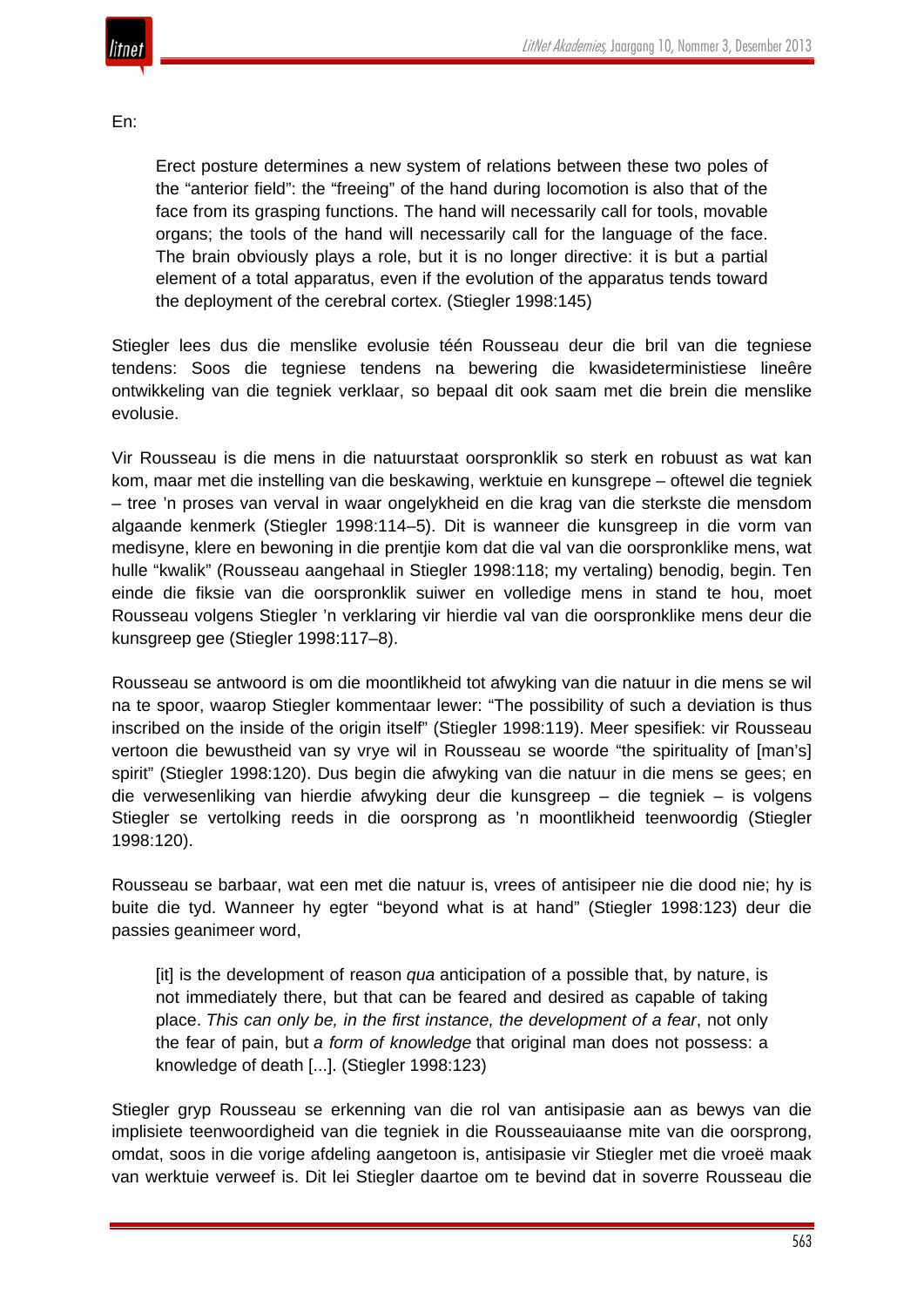grondlegger van die moderne antropologie is, en in soverre die val vanuit die natuurstaat vir Rousseau deur die tegniek geskied, wat die vrees vir en antisipasie van die dood en dus 'n tydsbewussyn meebring, "*the relation between anthropology and technics* appears as a *thanatology*" (Stiegler 1998:125). Dit is, die menslike interaksie met die tegniek geskied teen die agtergrond van die menslike bewustheid en antisipasie van die dood.

Om op te som: Stiegler kritiseer Rousseau se denke oor die oorsprong van die mens en die tegniek as 'n voorbeeld van 'n moderne antitegniese dwaalbegrip wat ons verstaan van die tegniek, en gevolglik ons antisipasie van die toekoms van die tegniek en die mens, beperk. Stiegler se vertolking van Rousseau toon nie slegs aan dat die tegniek alreeds teenwoordig is sodra Rousseau se natuurmens die regop of staande posisie verwerf en die hand vry word om objekte te manipuleer nie, maar dat die tyd ook teenwoordig is, aangesien Rousseau se natuurmens in sy wil vrees, oftewel antisipeer, wat vir Stiegler die tydsbewussyn konstitueer. Bowendien word Stiegler se kritiek van Rousseau se antroposentrisme so uitgevoer dat die Heideggeriaanse syn-tot-die-dood gehandhaaf word – die verhouding tussen die mens en die tegniek is 'n "thanatologie".

Dit is alreeds vermeld dat Stiegler die tegniek as konstituerend vir die menslike tydservaring beskou. Dit is op hierdie punt in sy breë argument dat hy 'n meer diepgaande ontleding onderneem van hoe die tegniek en die tyd "by die oorsprong" medekonstituerend teenwoordig was: "How is temporality itself constituted in terms of technicity? How is the temporality of the *who* constituted in the actuality of the *what*?" (Stiegler 1998:183).

Stiegler begin sy antwoord op hierdie vraag met sy lesing van verskillende weergawes van die mite van Prometheus en Epimetheus ten einde aanspraak te maak op "an originary bond" tussen die prostetika, antisipasie, sterflikheid, om te vergeet en terugskouing (Eng. *reflexivity*) (Stiegler 1998:184). Hierdie tweede deel van sy skuif vanaf die wetenskap na die mite is die onderwerp van die volgende afdeling.

## **6. Van die wetenskap na die mite: Prometheus en Epimetheus**

Ná sy kritiek op die Rousseauiaanse mite op grond van sy wetenskapshistoristiese weergawe van die mede-oorsprong van die tegniek en die mens wend Stiegler hom nou tot 'n lesing van 'n mitologiese teenhanger van sy weergawe van die oorsprong, naamlik die mite van Prometheus en Epimetheus. Volgens die weergawe van die mite wat in Plato se *Protagoras* voorkom, het Zeus gedurende die skeppingstyd die Titaan Prometheus die taak gegee om die verskillende eienskappe onder die lewende wesens, insluitend die mense, te versprei. Prometheus se idiotiese tweelingbroer, Epimetheus, het hom gesmeek om self die verspreiding te behartig en Prometheus het ingegee. Ná al die eienskappe versprei is, het Epimetheus uiteindelik sy fout agtergekom: hy het vergeet om 'n eienskap aan die mense te gee. Om te vergoed vir sy idiotiese broer se vergeetfout, het Prometheus vuur van Hefaistos gaan steel om vir die mense te gee. Toe Zeus hiervan te hore kom, was sy straf vir Prometheus dat hy bo-op 'n heuwel vasgemaak sou word, waar 'n arend aan sy lewer sou pik – wat dan snags teruggegroei het sodat die straf die volgende dag herhaal is. Later sou dit blyk dat die mense nie weet hoe om hul vuurgeskenk te hanteer nie en dat hulle dit aanhoudend teen mekaar gebruik. Daarop het Zeus die boodskappergod, Hermes,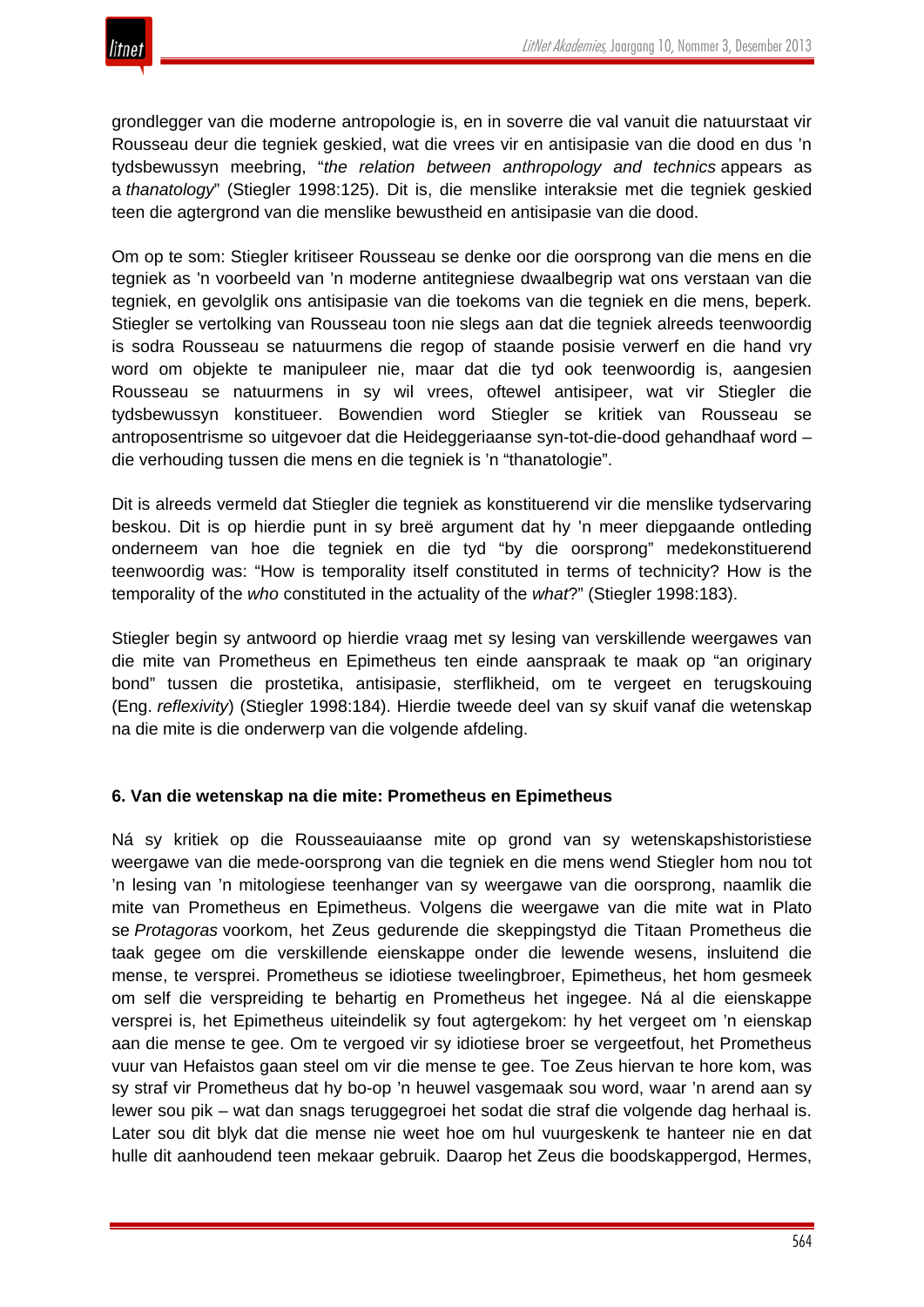

na die mense gestuur met die twee wesenlike geskenke wat die kuns van die politiek konstitueer: *dikē* (geregtigheid, die wet) en *aido* (skande, eer, respek).

Stiegler begin sy vertolking van die mite deur sy eie weergawe van die mite van die oorsprong in te span, naamlik die "oorsprongsgebrek", waarmee hy bedoel sowel die gebrek aan 'n duidelik identifiseerbare menslike oorsprong as die gebrek aan onderskeidende eienskappe waarmee die mens oorspronklik in die wêreld kom, en wat die mens met die prostese – die tegniek – oorkom. So stel hy dit:

Fruit of a double fault – an act of forgetting, then of theft – [humans] are naked like small, premature animals, without fur and means of defence [...] They do not yet possess the art of the political, which will be made necessary by their prematureness, directly ensuing from the technical. But this "not yet" does not imply that there will be two steps to their emergence, a time of a full origin, followed by a fall: there will have been nothing at the origin but the fault, a fault that is nothing but the de-fault of origin or the origin as de-fault [*le défaut d'origine ou l'origine comme défaut*]. (Stiegler 1998:188)

Die laaste sin in bostaande aanhaling dui duidelik aan hoe Stiegler níé afskeid neem van die waarheid van die oorsprong wat so kosbaar is vir die metafisika waarop hy so krities is nie. Wat hy eerder doen, is om die metafisiese weergawe van die oorvloedige, preval-oorsprong te vervang met dié van 'n oorsprongsgebrek.

Terwyl Stiegler die mite van die oorsprong as pretegniese selfgenoegsaamheid vervang met dié van 'n pretegniese gebrek en die medeverskyning van die mens en die tegniek, *hou hy steeds die waarheid van die oorsprong in stand* – ofskoon dit 'n "omgekeerde" oorsprong is. Dit kan aangevoer word dat die Genesis-weergawe van die val ook die gevolg van 'n fout is, wat opgeneem kan word as die poging om die tegniek in die vorm van die kennis van goed en kwaad te steel, gevolg deur Adam en Eva wat hulle in tegniese produksie begewe: die maak van klere om hul naaktheid te bedek. Daar kan ook daarop gelet word dat die mens volgens Gen. 2:15 veronderstel was om te werk en na die Tuin van Eden om te sien, wat impliseer dat die tegniek as werk alreeds voor die Christelike weergawe van die val voorkom, wat beteken dat Stiegler se suggestie van die tegniek as synde wesenlik postval in "metafisiese" weergawes van die menslike oorsprong nie waterdig is nie.

In navolging van die klassikus Jean-Pierre Vernant se vertolking van die vroeë Griekse offer as 'n herdenking van Prometheus se vuurdiefstal, en dus van die gaping tussen die gode en die sterflinge, betoog Stiegler dat spraak uit hierdie herdenking voortkom en op sy beurt dien as voorwaarde vir die verdere tegniese vindingrykheid van mense. Dit gee aan Stiegler die geleentheid om verder uit te brei op sy opvatting van taal as werktuig en die tegniek: aangesien die mens deur die *logos* (rede, taal) dit verbeel wat die mens buite sigself in die tegniek verwesenlik, en aangesien dit is "because it realises what it imagines [...] that humanity is endowed with reason", vra Stiegler retories of *logos* en *tekhnē* nie "modalities of the same being-outside-itself" is nie (Stiegler 1998:193). Dit wil sê, die grond waarop hy taal as werktuig vertolk, is dat taal, soos die werktuig, 'n modaliteit van menslike veruiterliking is. In tegniese uitvinding bring die mensdom dit wat dit verbeel buite sigself tot uitvoering en kwalifiseer sigself sodoende verder: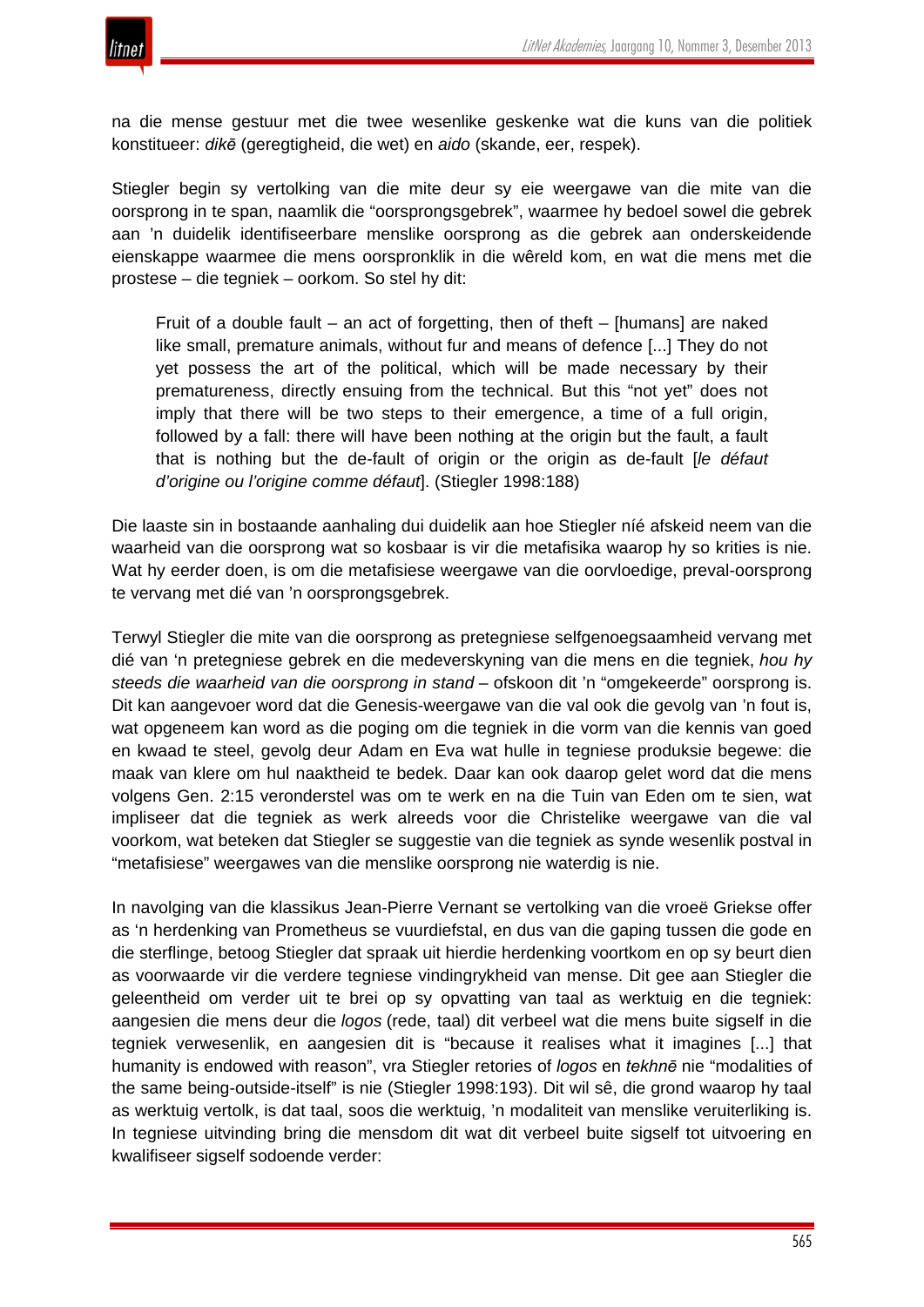

[W]hereas animals are positively endowed with qualities, it is *tekhnē* that forms the lot of humans, and *tekhnē* is prosthetic; that is, it is entirely artifice. The qualities of animals make up a sort of nature, in any case a positive gift of the gods: a predestination. The gift made to humanity is not positive: it is there to compensate. Humanity is without qualities, without predestination: it must invent, realise, produce qualities [...]. (Stiegler 1998:193–4)

Met ander woorde, soos Stiegler die metafisiese waarheid van die oorsprong in stand hou deur dit om te keer, hou hy hier die teologiese motief van voorbestemming in stand deur dit om te keer: mense is effektief voorbestem om hulself deur tegniese uitvinding te kwalifiseer.

Vervolgens wend Stiegler hom tot Hesiodus se weergawe van die Prometheus-mite waar Zeus die misleidende Pandora na die mense stuur en sy deur Epimetheus ontvang word. Stiegler kommentarieer dat sy "figur[es] the arrival of birth as the mirror of death" (Stiegler 1998:196), wat hom daartoe lei om te bevind dat werk (die tegniek) en geboorte albei die merk van Zeus se wraak dra. Hier vind Stiegler dus 'n mitologiese legitimering vir sy tegnoantropologiese thanatologie.

Die "ultimate meaning" van wat met Pandora gebeur, is die fles waarvan die betekenis *elpis* is: "anticipation, time" (Stiegler 1998:196). Stiegler benadruk die dubbelsinnigheid van *elpis*: "*Elpis* designates firstly expectation, conjecture, presumption, and foresight. The noun thus implies as much hope as its opposite, fear" (Stiegler 1998:197– 8).

Stiegler verbind *elpis* aan die Heideggeriaanse eksistensiale analitiek en sien dit as die wesenlike tydsverskynsel:

As in the Heideggerian existential analytic, this knowledge of the end, which is also a non-knowing, forms the primordial situation out of which each person conducts himself or herself. *Elpis* could be seen as (the relation) to the indeterminate, that is (the anticipation of) the future, and as such, "the essential phenomenon of time". (Stiegler 1998:198)

Vir Stiegler, in navolging van die klassikus Marcel Détienne, word die politiek in die Protagoreaanse weergawe van die mite 'n vraagstuk, en is die politiek intiem verwant aan 'n spesiale vorm van die tegniek, naamlik skrif. Dit is die punt in die mite waarop sowel Hermes as die *polis* wat poog om burgerskap te verstaan as "the (techno-logical) opening to the book of History" (Stiegler 1998:200), verskyn. Dit wil sê, volgens Stiegler begin die mensdom se historiese era en bewussyn met skrif. Stiegler verwys na die periode wat met die verskyning van skryf ingelui word, en tot met die Nywerheidsomwenteling en die verskyning van nuwe tegnologieë vir die opname van bewussynsinhoud duur, as die *ortografiese* epog, 'n epog wat intiem saamhang met die verskyning van nuwe geloofsvorme en die uiteindelike dood van God.

Deur middel van 'n toepassing van George Bataille (1897–1962) se uitdrukking van "die gemeenskap van diegene wat geen gemeenskap het nie" op die mensdom, betoog Stiegler dat *dikē* en *aido* soos gebring deur Hermes, die god van vertaling en vertolking, deurgaans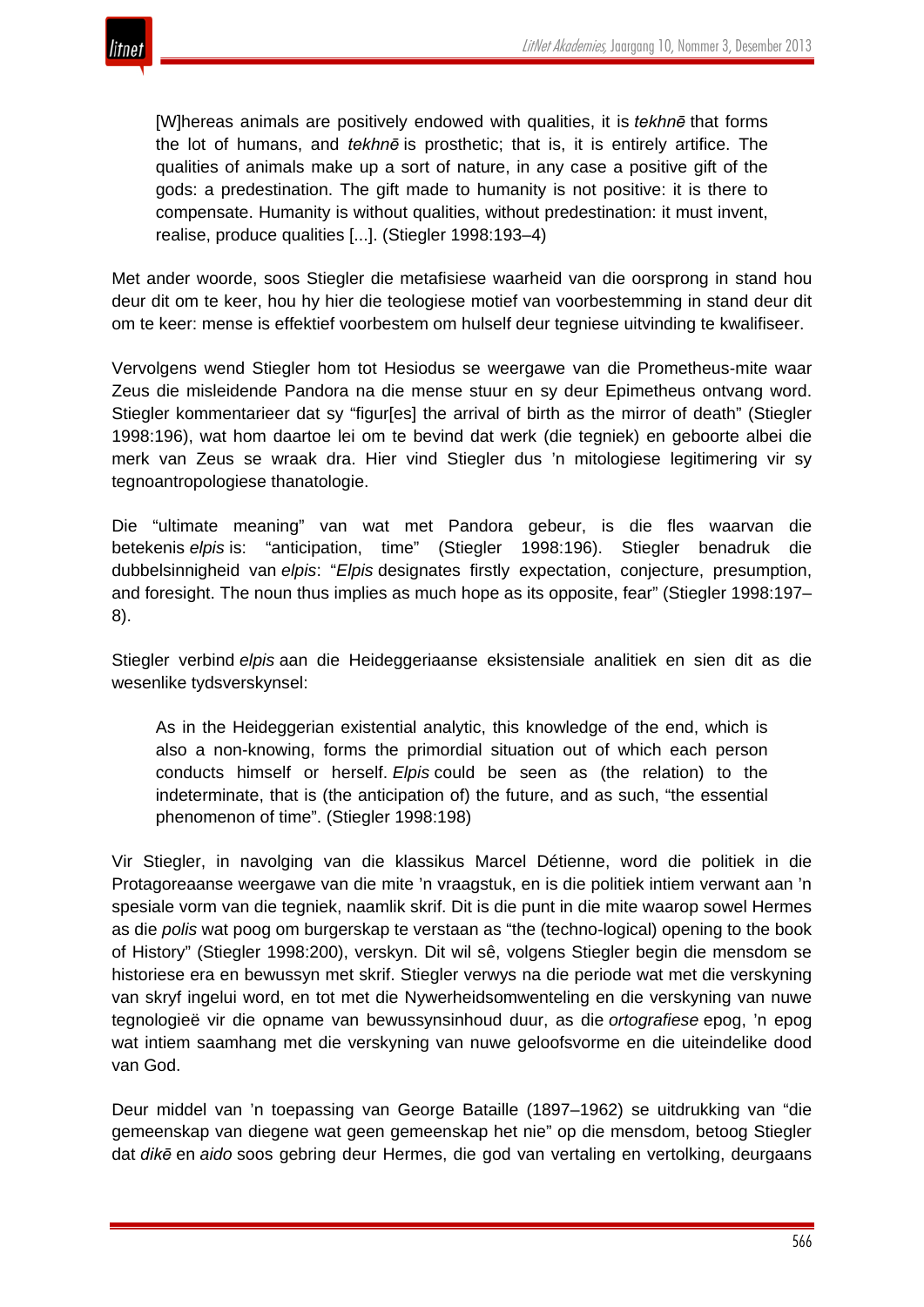

vertolk moet word, besonderlik "in every position of necessity [*falloir*] that opens up at the same time a flaw [*faille*]" (Stiegler 1998:201).

Sodanige vertolking geskied altyd in die spanning tussen *promētheia* en *ēpimētheia*:

*Promētheia* is the anticipation of the future, that is, of danger, foresight, prudence, and an essential disquiet: somebody who is promethēs is someone who is worried in advance. *Ēpimētheia* equally means prudence, being-sensible, a sort of wisdom [...] [T]hought comes to mind *after the event*, in delay, because preceded by a past that could never be anything but a failure and an act of forgetting. (Stiegler 1998:202)

Bowendien word die skakel tussen antisipasie en nabetragting deur Stiegler uitgebrei na die tegniek as beide politiek en skrif:

Th[e] gathering [of mortals], which means here for Plato the city (*polis*), implies decision, and decision implies anticipation: *promētheia*, advance, whose truth is the return after the event, the delay, *ēpimētheia*; and insofar as it constitutes in one stroke (*ēris*) the possibility of the city and the possibility of its destruction (its impossibility), *promētheia* as advance *presupposes* hermeneutics (related itself to the technics of writing), which lies at the very basis of temporality. (Stiegler 1998:202)

Dus word die waarheid van wat geantisipeer is by nabetragting as besinning oor die ervaring duidelik. As antisipasie die hermeneutiek vooronderstel, impliseer dit 'n tradisie deur skrif opgeteken. Kernaansprake van Stiegler se tegnoteologie word dus ontwikkel in sy vertolking van die mites van Prometheus, Epimetheus, Hermes en Pandora: dat die oorsprong afwesig eerder as teenwoordig is, gebrekkig eerder as oorvloedig; en wat Christus vir die Christendom is, is die tegniek vir Stiegler se tegnoteologie, naamlik die bemiddelaar van ruimte, tyd en geheue wat die menslike oorsprongsgebrek oorkom.

Stiegler se gevolgtrekkings en slotopmerkings oor sy vertolking van die mites, met name betreffende die betekenis van Prometheus se lewer, bring 'n ietwat ironiese ooreenkoms met die uitkoms van die Christelike weergawe van die oorsprong deur die val na vore. Eerstens haal Stiegler Vernant se vertolking van Prometheus se straf met instemming aan:

Like the immortal liver of the Titan, the hunger of men who perish is postponed from one day to the next, constant and recurrent, requiring food to be procured without end to maintain them in the form of a precarious and short-lived life that is henceforth their lot. (Vernant, aangehaal in Stiegler 1998:203)

In kommentaar hierop bevind Stiegler aangaande die menslike toestand: "Like hunger, the cold, labour, and basic cares return each day, never more than deferred" (Stiegler 1998:203).

Hierdie gevolgtrekking van Stiegler se tegnoteologie klink baie dieselfde as wat Genesis vertel oor wat God vir die mens ná die val aankondig: "In die sweet van jou aangesig sal jy brood eet totdat jy terugkeer na die aarde, want daaruit is jy geneem. Want stof is jy, en tot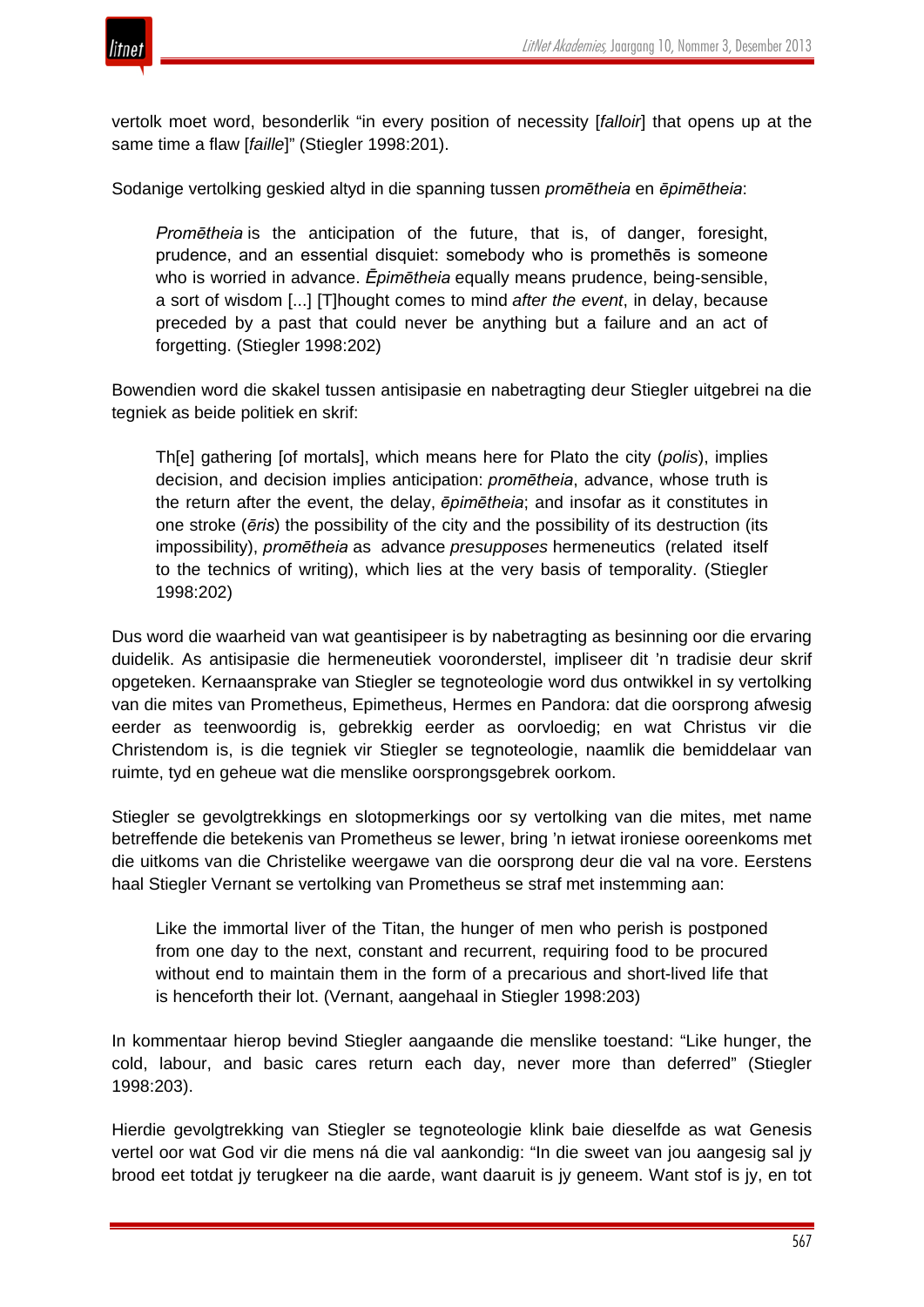stof sal jy terugkeer" (Gen. 3:19, 1953-vertaling van die Bybel). Dit wil sê, nadat hy uitvoerig betoog het teen 'n "metafisiese" weergawe van die menslike oorsprong, kom Stiegler tot 'n baie soortgelyke gevolgtrekking aangaande die menslike toestand aan dié van die "metafisiese" Christelike weergawe van die menslike oorsprong.

Om saam te vat: in hierdie tweede deel van sy skuif van die wetenskap na die mite voer Stiegler sy sleutelkonsep van die oorsprongsgebrek in, bedoelende sowel die afwesigheid van 'n menslike oorsprong as enkele gebeurtenis as die aangebore gebrek aan eienskappe van die mens. Dit is met die tegniek dat die mens sy gebrek aan eienskappe oorkom, soos aangedui met die beweerde verskyning van taal uit die Griekse offer wat Prometheus se vuurdiefstal herdenk, wat Stiegler as simbool van die tegniek sien en waarmee hy sy opvatting van taal as deel van die tegniek uitbrei. Die aanspraak dat die tegniek die basis van menslike antisipasie en tyd is, wat Stiegler vroeër op basis van die wetenskap gemaak het, word nou herhaal met verwysing na die mite van Zeus wat Pandora met die geskenk van die *elpis* stuur: antisipasie as sowel hoop as vrees, wat ook deur die moderne tegniek opgeroep word. Op die koop toe, en nie minder belangrik nie, stuur Zeus Hermes ook met die geskenke van *dikē* (geregtigheid, die wet) en *aido* (skande, eer, respek), wat intiem verwant is aan die politiek en skrif, en wat altyd hervertolk moet word in die spanning tussen antisipasie en herinnering wat struktureel inherent aan die tegniek is.

Tot dusver het ons gesien hoe Stiegler 'n tegnosentriese wetenskaplik-mitologiese weergawe van die mens en die menslike tydservaring ontwikkel. Ons het ook gesien dat Stiegler 'n tegnofiliese vertolking van 'n aantal Heideggeriaanse sleutelbegrippe gee, insluitend faktisiteit, die syn-tot-die-dood en die tyd. Dit is op hierdie punt in sy breë argument dat Stiegler nou in fyner besonderhede met Heidegger in gesprek tree, wat vervolgens in die laaste afdeling behandel word.

# **7. Heidegger herlees**

Ná hy die mites van Prometheus, Epimetheus, Hermes en Pandora vertolk het as bevestigings van sy wetenskaplik-historistiese weergawe van die medekonstituering van die mens en die tegniek, open Stiegler nou 'n meer regstreekse tweegesprek met Heidegger. Deur die gebruik van die konsep van epifilogenese, oftewel die tegniek as 'n derde soort geheue naas genetiese en kognitiewe geheue, is sy betrekking van Heidegger daarop gerig om die verhouding tussen die tegniek en die tyd te deurdink. In Heideggeriaanse terme beteken dit vir Stiegler om aan te toon dat *Dasein* geen regstreekse toegang tot die tyd het nie, maar dat sy verhouding met die áltyd tegnies bemiddeld is, die *wie* bemiddel deur die *wat*. Dit wil sê, in plaas daarvan om, soos Heidegger, *syn* en tyd te beklemtoon, benadruk Stiegler *tegniek* en tyd. Wat hier op die spel is, en waarvoor Stiegler die aanvoorwerk doen, is sy ontleding in *TT2* en *TT3* van hoe die eietydse tegniek as die industrialisering van die menslike geheue en erfenis nie slegs die menslike identiteit bedreig nie, maar ook die mensdom se tydsin.<sup>8</sup>

Wat Stiegler se meer regstreekse tweegesprek met Heidegger betref, wil hy spesifiek die Heideggeriaanse konsepte van antisipasie en faktisiteit (die "alreeds daar", oftewel erfenis) herlees in verhouding tot Prometheus as antisipasie en Epimetheus as nabetragting, tegelykertyd onthou en vergeet.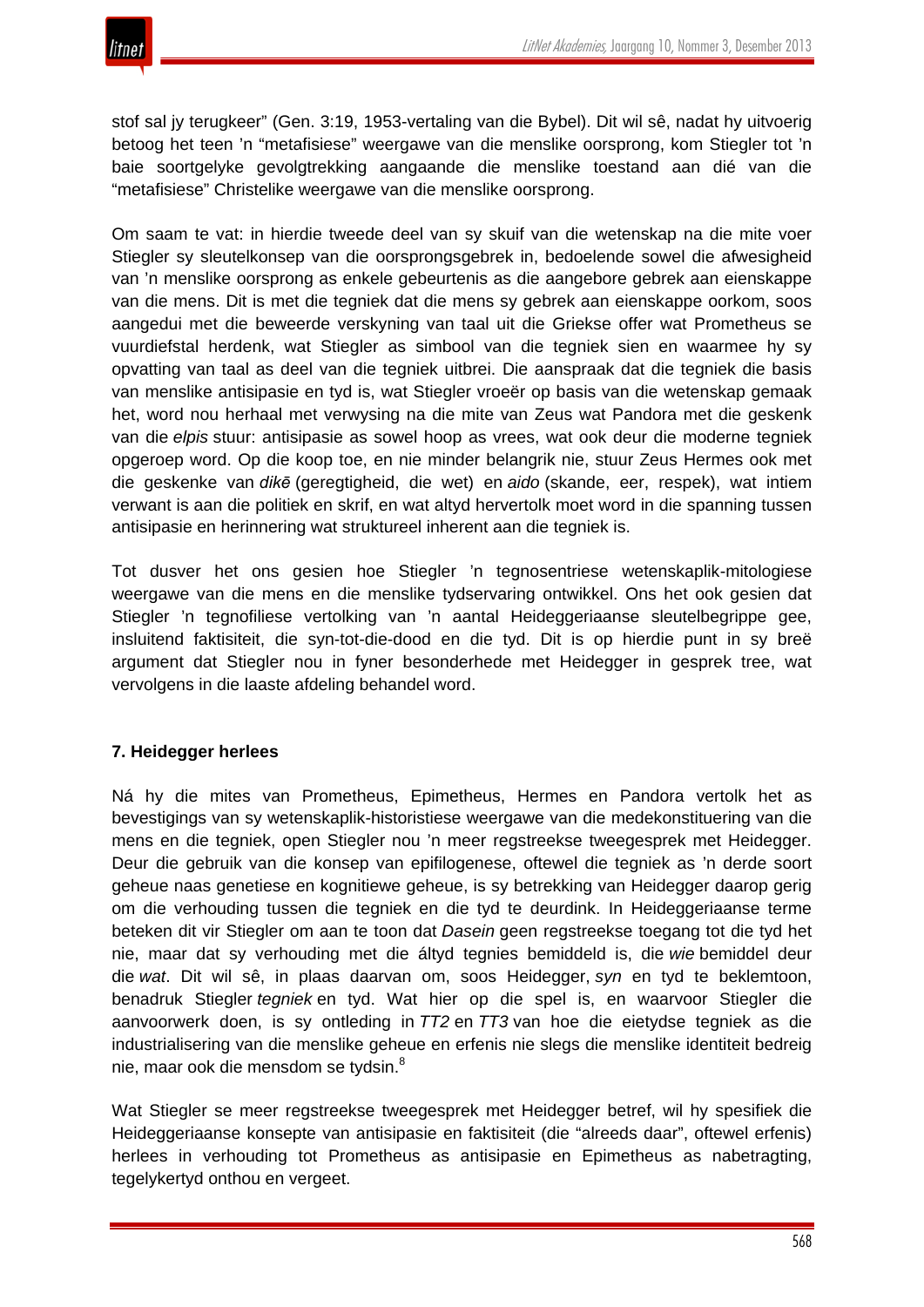

Hy begin deur Epimetheus aan tradisie te verbind:

Now, the fatality of heritage provides the profoundest meaning to the figure of Epimetheus. As the accumulation of faults and forgettings, as legacy and transmission, in the form of a knowing that is both reflexive and forgetful, *ēpimētheia* gives also the very meaning of tradition.

We have characterised this accumulation of individual experiences in forgetful error with the concept "epiphylogenesis". (Stiegler 1998:206)

*Epifilogenese is dus Stiegler se konsep van tradisie* as altyd bemiddel deur die tegniek. Nadat hy uitwys dat hy die vraag na die tyd sal benader "through the question of knowledge that issues directly from our 'Epimethean' or 'epiphylogenetic' problematic" (Stiegler 1998:210), verklaar Stiegler 'n kernhipotese van sy werk, naamlik dat die tegniek die oordrag van kennis as tradisie bepaal: "Our hypothesis is that this transmission is determined by the explicitly technological forms recording forms of knowledge, by the condition of access they provide – this is also true for the very inventor of a domain of knowledge" (Stiegler 1998:210).

En Stiegler wys op die kritiese konteks waarin die vraag geopper word:

We *raise* this question at a moment when, in the perspective of contemporary technics, the technologies of the elaboration, conservation, and transmission of forms of knowledge are undergoing radical transformation, profoundly affecting the order of knowledge itself. (Stiegler 1998:210–1)

Stiegler lees Heidegger krities op dié se stelling dat 'n horlosie 'n manifestasie is van, in Heidegger se woorde, "the fact that human existence has already procured a clock prior to all pocket-watches and sundials" (Stiegler 1998:213), dit wil sê, dat vir Heidegger 'n sin van die tyd as die nou die horlosie voorafgaan, of, in Stiegler se terme, dat in plaas daarvan dat *Dasein* se toegang tot die tyd altyd deur die tegniek bemiddel word, dit 'n regstreekse, onbemiddelde toegang tot die tyd geniet.

Stiegler volg Heidegger nie slegs deur aan te voer dat die kennis van die moontlikheid van *Dasein* se dood die bron van alle kennis is nie, maar ook deur aan te voer: "It is knowledge as such, as time, that is, as anticipation, given that 'the fundamental phenomenon of time is the future' (Heidegger)" (Stiegler 1998:216–7).

Dit begin nou duidelik word waarom Stiegler so baie klem op die Prometheus-Epimetheusmite lê. Deur hom, soos Heidegger, op die gesag van die voor-Sokratiese Grieke te beroep, dog met dié tegniek-vriendelike mite, kan hy Heideggeriaanse antisipasie in samehang met die tegniek (Prometheus) hersien, soos hy dit ook met Heideggeriaanse faktisiteit (Epimetheus) sal doen. Dit moet egter benadruk word dat Stiegler, ondanks sy kritiek op Heidegger, die sentrale rol aanvaar wat Heidegger toeken aan die toekoms ooreenstemmig die rol van antisipasie in *Dasein* se tydelikheid. Hier haal Stiegler Heidegger byvoorbeeld met instemming aan: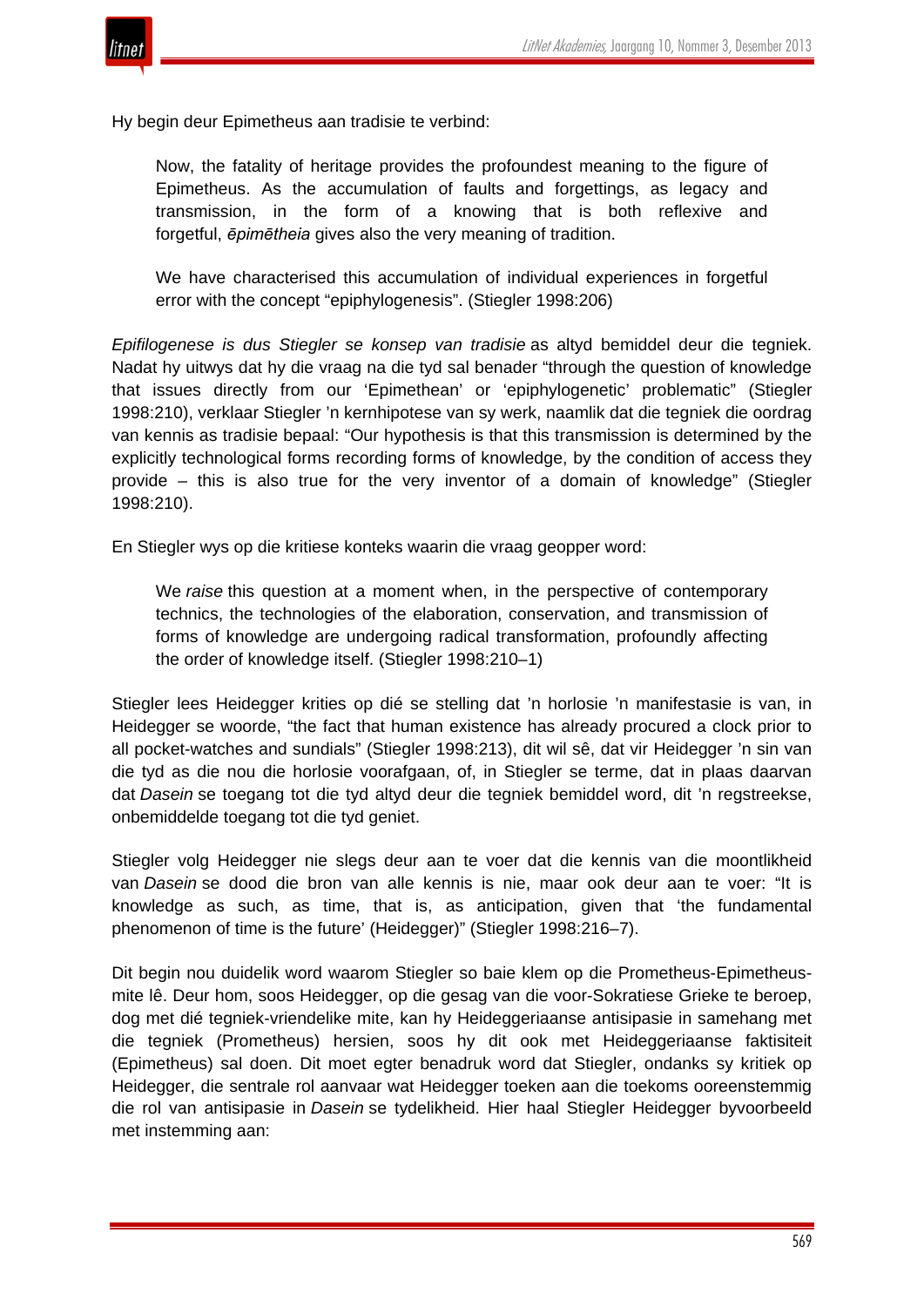

*Dasein*, as always perpetually mine, knows of its death and does so even when it wants to know nothing of it. What is it to have one's own death in each case? It is *Dasein*'s *running ahead* [*Vorlaufen*, anticipation] to its past, to an extreme possibility of itself that stands before it in certainty and utter indeterminacy. (Stiegler 1998:217)

Stiegler neem die Heideggeriaanse tema op van hoe 'n "egte" eksistensie (*Eigentlichkeit*) vir *Dasein* die verlede wat dit nie geleef het nie, moet herhaal en toe-eien, maar betoog dat dié proses epifilogeneties is:

[M]ust not the originary improbability that makes up *Eigentlichkeit* ground itself, in a matter just as originary, in the actual, concrete, and historico-technical possibility of a *repetition* of the past that provides the possibility of an access to this having been forming the already-there? (Stiegler 1998:218)

Bowendien word die Promethiese en die Epimethiese ook deur Stiegler aan die *Eigentlichkeit* verbind:

To compensate for the fault of Epimetheus – and we can now understand this – Prometheus doubles up on the act of forgetting, bestowing upon mortals the "gift" of technicity constitutive of mortality. Anticipation, as source or support of *Eigentlichkeit* [...] amounts to an immersion in the knowledge of non-knowing, which is nothing other than prostheticity from which *there is* being-outsideoneself, ec-stasis, mortality, and time. (Stiegler 1998:219)

Dit is duidelik uit die sin wat op die laaste aanhaling volg dat Stiegler (lineêre) tyd as 'n outonome werklikheid sien: "Time itself both deploys prostheticity in its concrete effectivity and deploys itself within it" (Stiegler 1998:219).

Die implikasie van hierdie laaste aanhaling is dat wat ek elders as 'n konstruk van die Westerse moderniteit, te wete neutrale, lineêre tydruimte, omskryf het (Rossouw 2010), hier deur Stiegler nie slegs as normatief opgeneem word nie, maar ook as 'n werklikheid. Dit wil sê, ondanks sy klem op die tegnies bemiddelde aard van die tyd, gee hy hier oënskynlik toe aan 'n siening van tyd as outonoom.

Soos reeds genoem is, berei *TT1* die weg voor vir Stiegler se inleiding tot sy ontleding van die moderne tegniek in sy latere werk, beginnende met *TT2*, met name deur die ortografiese epog wat volgens hom begin met alfabetiese skrif in antieke Griekeland en ten einde loop met die Nywerheidsomwenteling en dié se nuwe opname- of geheuetegnologieë, as vertrekpunt te neem.

Stiegler gee 'n verdere tree in dié rigting wanneer hy kritiek lewer op wat hy sien as Heidegger se verskraling van die horlosie tot meting en betoog dat meting 'n vorm van skrif is, en dat skrif meting voorafgaan: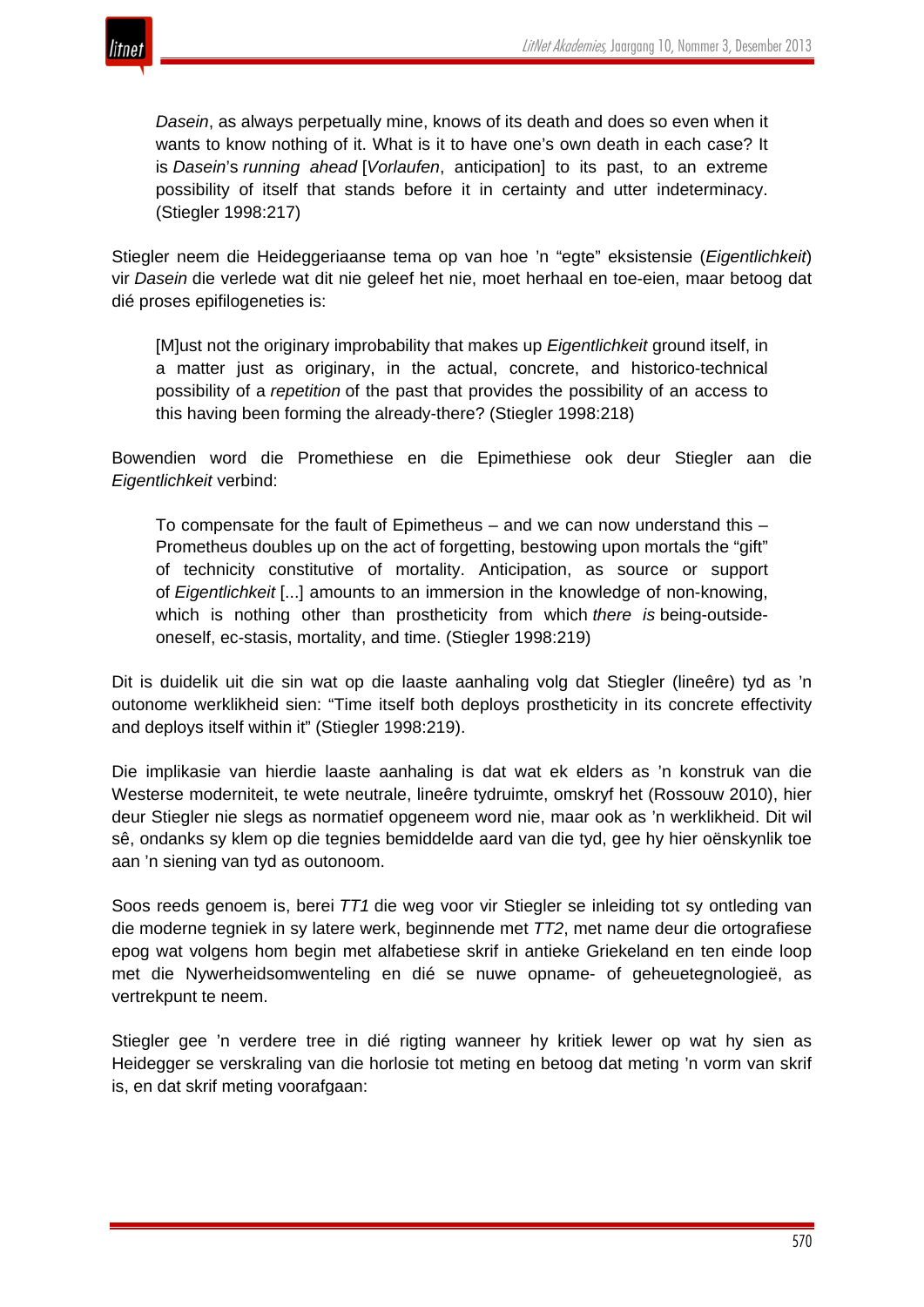

Is not a measure [...] the possibility of an effacement, a forgetting, a veiling, and a vulgarisation of a time that would not originate elsewhere than outside, otherwise than as outside, but that would be *constituted*, precisely, by the *grammē* as such and in general, that of grammar as well as that of the kilogram or photogram, initial condition of any temporalisation? The measure of the clock is anticipated in the calendar, the names of the saints, or holy dates in which common temporality is inscribed. (Stiegler 1998:223)

Ons kan hier kennis neem daarvan dat Stiegler 'n baie breë opvatting het van wat deel van skrif vorm, gegewe sy steun op religieuse en liturgiese voorbeelde om sy aanspraak te versterk, terwyl hierdie "common temporality" in die eerste plek liturgies bemiddeld is. Om dit as skrif te sien, mag 'n te wyd-gestrekte metafoor wees, aangesien tydelikheid nie bloot tegnies gemaak of bemiddeld is nie, maar ook deur praktyke bemiddel word.

Stiegler som hierdie prostetiese vertolking van Heidegger met twee tesisse op:

1. *Dasein*, essentially factical, is prosthetic. It is nothing either outside *what* is outside of it or *what it* is outside itself, since it is only through the prosthetic that it experiences, without ever proving so, its mortality, only through the prosthetic that it anticipates.

2. *Dasein*'s access to its past, and its anticipation as such, is prosthetic. In accordance with this condition, it accedes or does not accede to this past as it has been, or not been, durably fixed, and to which, at the same time, *Dasein* is to be found, or not found, durably fixed. (Stiegler 1998:234)

Vir Stiegler is wat Heidegger die wêreld noem, gegewe en bepaal deur die voortgaande medekonstituering van die mensdom en die tegniek, en is menslike samesyn allereers 'n tegniese aangeleentheid, asook 'n politieke aangeleentheid wat hermeneuties met verwysing na *aido* en *dikē* benader moet word. Laasgenoemde twee deugde, wat die kernelemente van Stiegler se Grieksgeïnspireerde tegnoteologie is, het dieselfde normatiewe status – veral in sy politieke denke – as hoop, geloof en liefde in die Christelike tradisie.<sup>9</sup> Dit is ook alreeds aangetoon dat die Griekse weergawe van hoop (*elpis*) ondanks Stiegler se dubbelsinnige vertolking daarvan as ook vrees, van deurslaggewende belang vir sy projek is. In 'n beplande volgende artikel sal aangetoon word op watter maniere geloof, wat eweseer 'n Griekse as 'n Christelike deug is, reeds in *TT2* vir Stiegler van kritieke belang is. Sy politiek is uiteindelik ook een waarin liefde, allereers as *filia* en 'n saamvoel – simpatie – van kritieke belang is.

Voor hierdie artikel afgesluit word, word stilgestaan by Stiegler se eie gevolgtrekking van sy wetenskaplik-mitologiese herlesing van Heidegger met verwysing na historialiteit en die verlede.

Vir Stiegler kan die *wie* werklik weer met die *wat* omgaan slegs as die *wie* tegniese evolusie beter kan antisipeer op grond van beter toegang tot die alreeds daar, wat sal neerkom op 'n politiek wat die tegniek nie suiwer instrumenteel en kommersieel benader nie, maar ook hermeneuties en geestelik in die wydste moontlike sin.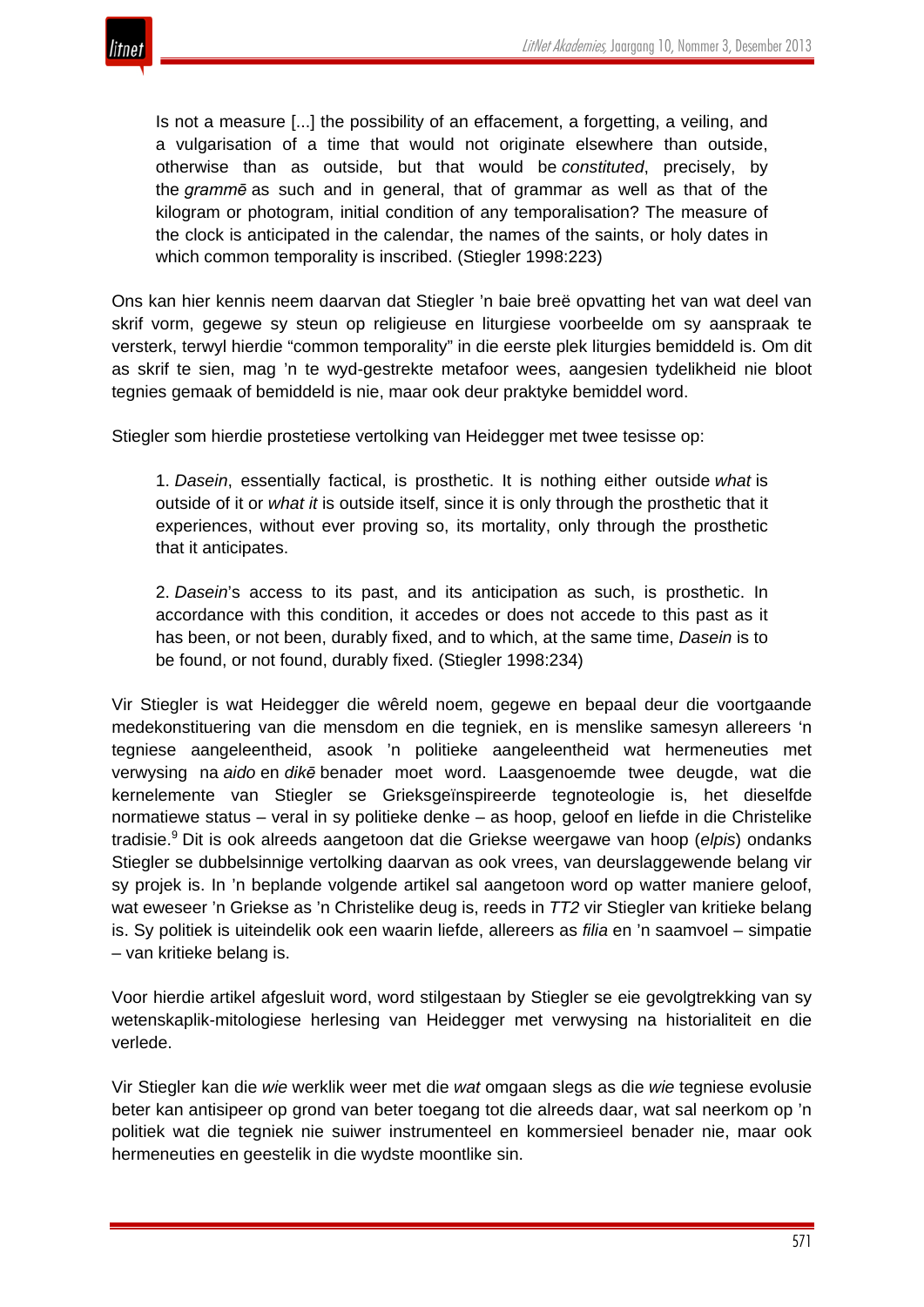

Volgens Stiegler word Heideggeriaanse historialiteit ook deur die tegniek bemiddel:

Historiality is recurrence: it is comprehensible on the sole condition that an analysis of the pro-grammatic, of the facticity of the already-there *qua* bearer of *ēpimētheia*, is made. Historiality is epiphylogenetic in the sense that the forestructure of understanding must vary with respect to possibilities inherent in such and such a support of the already-there. (Stiegler 1998:253)

Stiegler brei uit op die epifilogenetiese konstituering van historialiteit:

A tool is, before anything else, memory: if this were not the case, it could never function as a reference of significance. It is on the basis of the system of references and as a reference itself that I hear the "tool" that is "the creaking coach". The tool refers in principle to an already-there, to a fore-having of something that the*who* has not necessarily lived, but which comes under it [*qui lui sous-vient*] in its concern. This is the meaning of epiphylogenesis [...]. (Stiegler 1998:255)

Die moontlikheid vir my om te herhaal wat voor my gekom het, berus op epifilogenese, wat, terwyl dit my toegang tot dit wat voor my gekom het, bepaal, tegelyk ook my toegang afsluit, net soos Heideggeriaanse *alētheia* ewe veel onthul as wat dit verhul. Dit is ook die geval met "voldoende" of "eksakte" opnames, waarna Stiegler verwys as "ortoteties", en wat sentraal staan in *TT2* se ontleding van die Westerse moderniteit: "We designate by [orthothetic] all forms of memory, 'exact' forms of recording – for example, orthographical – from those of phonological and linear writing, through photography and phonography, to that of computer processing" (Stiegler 1998:257).

Stiegler sluit sy Heideggeriaanse herlesing af deur sy leser daaraan te herinner dat as die tegniek die tyd bemiddel, dit uiteindelik is omdat geheue mense met die tegniek verbind, die tegniek as veruiterlikte menslike geheue of epifilogenetika:

The irreducible relation of the *who* to the *what* is nothing but the expression of retentional finitude (that of its *memory*). Today memory is the object of an industrial exploitation that is also a war of speed: from the computer to program industries in general, via the cognitive sciences, the technics of virtual reality and telepresence together with the biotechnologies, from the media event to the event of technicised life, via the interactive event that makes up computer real time, new conditions of event-ization have been put in place that characterize what we have called *light-time*. (Stiegler 1998:276)

Om hierdie afdeling saam te vat: Stiegler betoog dat *Dasein* se tydsin nooit regstreeks is nie, maar altyd tegnies bemiddeld is. Heidegger se antisipasie word verbind met Prometheus, die bringer van die tegniek na die mense, terwyl Heidegger se faktisiteit verbind word met Epimetheus, die figuur van geheue en nabetragting. Sowel antisipasie as nabetragting spruit voort uit die tegniek. Epifilogenese is tradisie soos bemiddel deur die tegniek. Terselfdertyd is die toe-eiening van die verlede as die voorwaarde van die antisipasie van die toekoms ook epifilogeneties. 'n Breë omskrywing van skrif word as voorloper tot *TT2* voorgestel, en epifilogenese in die vorm van eksakte of ortotetiese opnametegnologieë is soortgelyk aan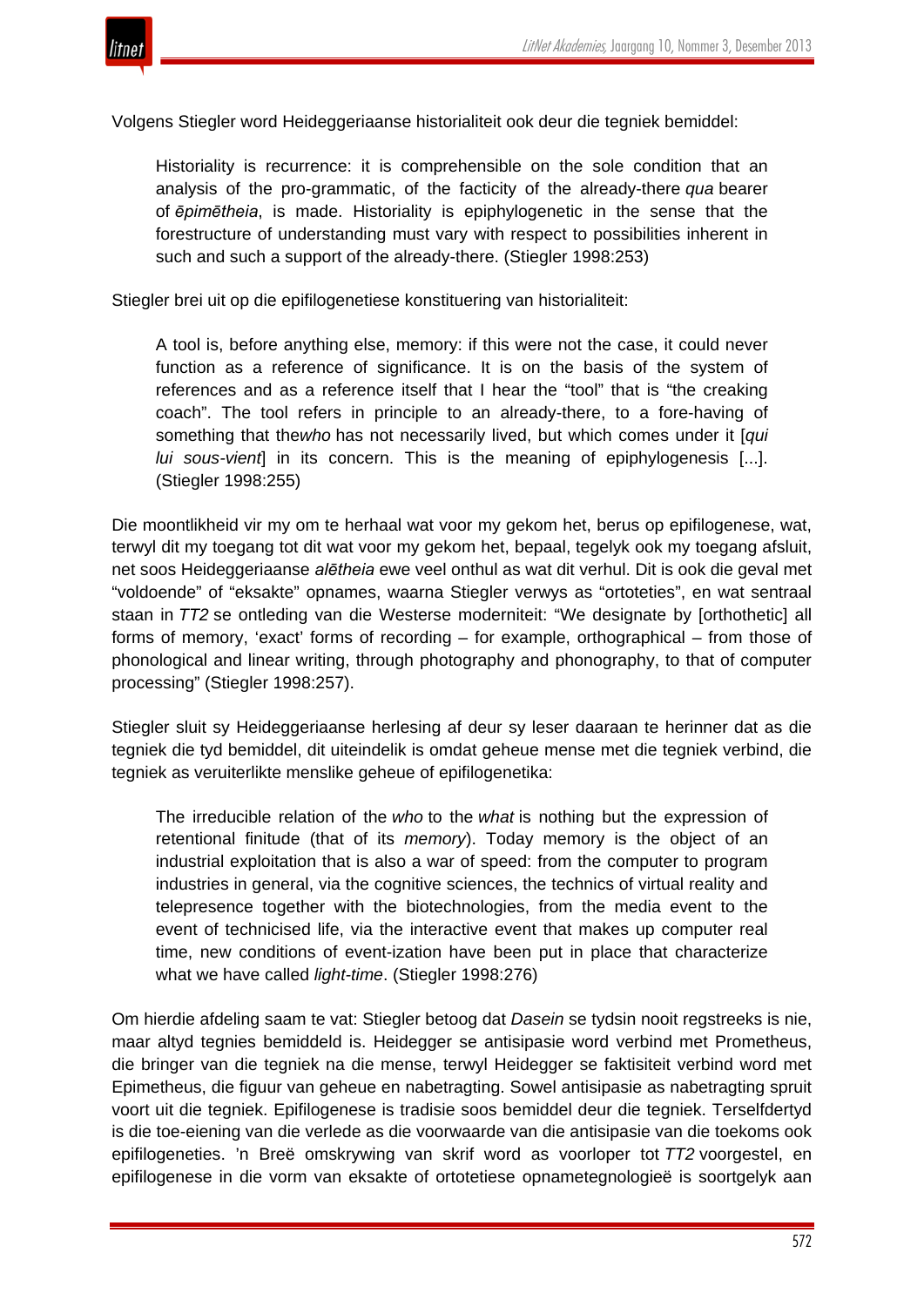Heidegger se opvatting van die waarheid as *alētheia* – dit onthul ewe veel as wat dit bedek. Hierdie kritieke argument in *TT2* sal later in groter besonderhede bespreek word.

# **8. Gevolgtrekking**

Ter afsluiting kan Stiegler se breë argument waarmee hy die grondslag vir sy tegnoteologie lê, saamgevat word. In sy tegnoteologie skep en kwalifiseer die tegniek die mens. Die mensdom verwesenlik sy moontlikhede, en bepaal sy wesenlike onbepaaldheid deur die verwesenliking van die moontlikhede van die tegniek deur tegniese objekte in lineêre evolusie te skep. In plaas van God bepaal die tegniek die menslike ervaring van tyd en ruimte. Stiegler sit die Christelike teologie voort deur dit om te keer. Die Christelike teologie werk tradisioneel vanaf sy stigtingsmites na die wetenskap en sien die waarheid in die oorvloedige oorsprong voor die val. Stiegler werk vanaf die moderne mite van gesaghebbende historistiese wetenskap na die Griekse mitologie en sien waarheid in die oorsprong as gebrek wat erken moet word ten einde die val waarin die filosofie sigself van die tegniek skei, te oorkom. Laastens is mense volgens Stiegler deur die oorsprongsgebrek voorbestem tot selfkwalifisering deur tegniese uitvinding. Onder laasgenoemde geniet die tegniek van skrif vir Stiegler besondere status, aangesien dit vir hom die grondslag vorm van die politiek, die gemeenskap en die voortgaande vertolking van *dikē* en *aido*.

Dit is ook in hierdie artikel aangedui dat tegniese evolusie vir Stiegler beduidend versnel is met die Nywerheidsomwenteling, wat lei tot 'n uiteenloping van die mens en die tegniek deur die industrialisering van geheue, wat op sy beurt die menslike ervaring van ruimte en tyd bedreig. Hierdie bedreiging word in *TT2* en *TT3* behandel.

## **Bibliografie**

Bennington, G. 1996. Emergencies. *Oxford Literary Review,* 18:175–216.

Colony, T. 2011. A matter of time: Stiegler on Heidegger and being technological. *Journal of the British Society for Phenomenology,* 41(2):117–31.

Ertuna, I. 2009. Stiegler and Marx for a question concerning technology. *Transformations*, 17. http://www.transformationsjournal.org/journal/issue\_17/article\_07.shtml (4 Julie 2011 geraadpleeg).

Roberts, B. 2005. Stiegler reading Derrida: The prosthesis of deconstruction in technics. *Postmodern Culture*, 16(1):55–63.

Rossouw, J. 2010. 'n Lang blik op Westerse moderniteit. *LitNet Akademies*, 7(2):14–22. http://www.oulitnet.co.za/akademies\_geestes/pdf/LA\_7\_2\_rossouw.pdf.

Stiegler, B. 1994. *La Technique et le Temps 1. La faute d'Épiméthée*. Parys: Galilée.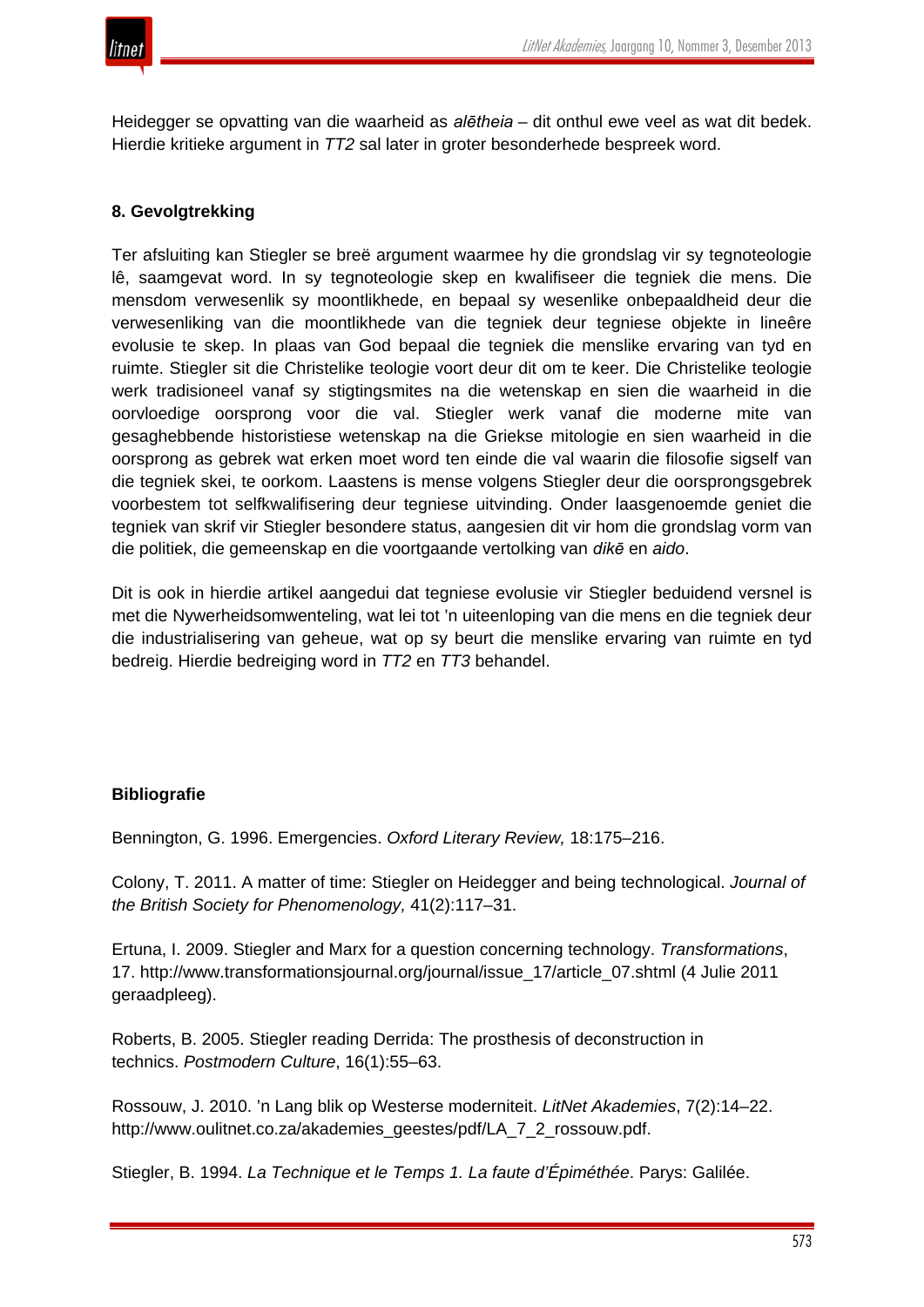

—. 1996. *La Technique et le Temps 2. La désorientation*. Parys: Galilée.

—. 1998. *Technics and Time 1. The fault of Epimetheus*. Uit die Frans vertaal deur R. Beardsworth en G. Collins. Stanford: Stanford University Press.

Taylor, C. 2007. *A secular age*. Cambridge: The Belknap Press.

Vaccari, A. 2009. Unweaving the program: Stiegler and the hegemony of technics. *Transformations Journal of Media and Culture*, 17. http://www.transformationsjournal.org/journal/issue\_17/article\_08.shtml (4 Julie 2011 geraadpleeg).

Wu, T. 2010. *The master switch. The rise and fall of information empires*. New York: Alfred A. Knopf.

Zizioulas, J. 1985. *Being as communion. Studies in personhood and the church*. Crestwood, New York: St Vladimir's Seminary Press.

## **Eindnotas**

<sup>1</sup> Tensy anders aangedui, verskyn alle kursivering in die oorspronklike werk. Waar Stiegler in Afrikaans aangehaal word, is die vertaling myne.

 $2$  Ek beplan om die tema in toekomstige artikels verder te ontgin.

<sup>3</sup> Die tema sal ook in beplande toekomstige artikels ontgin word.

<sup>4</sup> Bennington (1996:184) waarsku egter dat die tegniek "is a philosophical concept, and to that extent can never provide the means to criticise philosophy".

<sup>5</sup> "The eternal survival of the person as a unique, unrepeatable and free 'hypostasis', as loving and being loved, constitutes the quintessence of salvation, the bringing of the Gospel to man. In the language of the [Church] Fathers this is called 'divinization' (*theosis*), which means participation not in the nature or substance of God, but in His personal existence. The goal of salvation is that the personal life which is realised in God should also be realised on the level of human existence" (Zizioulas 1985:49–50).

<sup>6</sup> Die tema sal in beplande toekomstige artikels ontgin word.

 $7$  Die omvang en aard van hierdie bedreiging is grootliks die tema van Stiegler se boeke wat in beplande toekomstige artikels bespreek sal word, en waarin uiteengesit sal word hoe Stiegler dit ontleed, beginnende by sy opvatting van die Westerse moderniteit en dié se disoriëntasie (TT2).